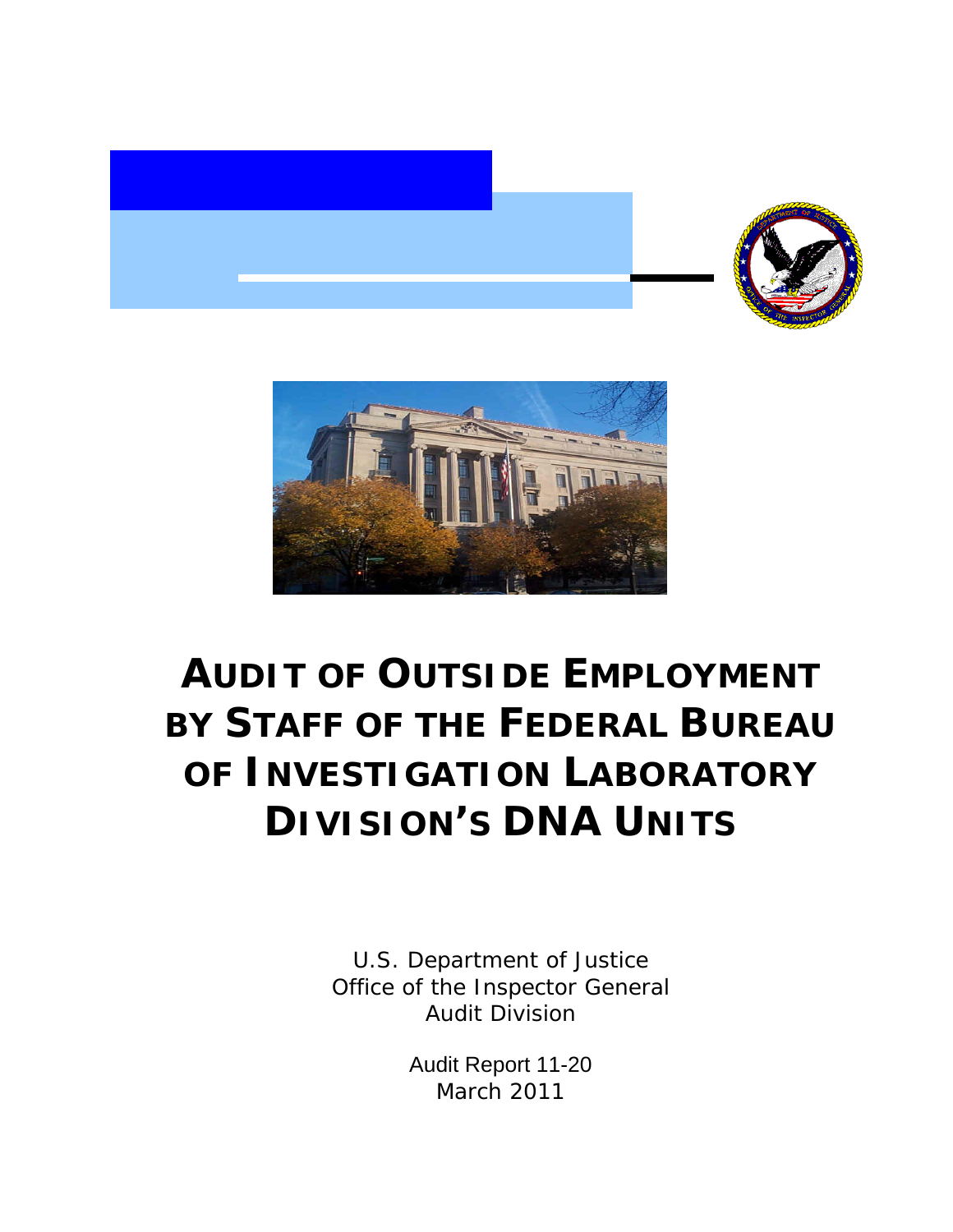# **AUDIT OF OUTSIDE EMPLOYMENT BY STAFF OF THE FEDERAL BUREAU OF INVESTIGATION LABORATORY DIVISION'S DNA UNITS**

### **TABLE OF CONTENTS**

|                                                                                                                                    | 3              |
|------------------------------------------------------------------------------------------------------------------------------------|----------------|
|                                                                                                                                    | $\overline{4}$ |
|                                                                                                                                    |                |
| FBI Procedures for Requesting and Approving Outside                                                                                | 9              |
| FBI Laboratory Employees Potentially Involved in Outside                                                                           |                |
|                                                                                                                                    |                |
| FBI Employees Employed and Paid by the NFSTC to Perform                                                                            |                |
| FBI Employees Who Participated in QAS Audits with Outside<br>Organizations as Part of Their Official FBI Duties  14                |                |
| FBI Employees Who Had Worked for Outside Organizations before                                                                      |                |
| FBI Employees Who Participated in Non-QAS Inspections and<br>Assessments for the ASCLD/LAB as Part of Their Official FBI Duties 17 |                |
|                                                                                                                                    |                |
|                                                                                                                                    |                |
|                                                                                                                                    |                |
| <b>STATEMENT ON COMPLIANCE WITH LAWS AND REGULATIONS  20</b>                                                                       |                |
|                                                                                                                                    |                |
| APPENDIX I - Audit Objectives, Scope, and Methodology 22                                                                           |                |
| APPENDIX II - FBI's Response to the Draft Audit Report  24                                                                         |                |
| APPENDIX III - Office of the Inspector General Analysis and<br>Summary of Actions Necessary to Close the Report  28                |                |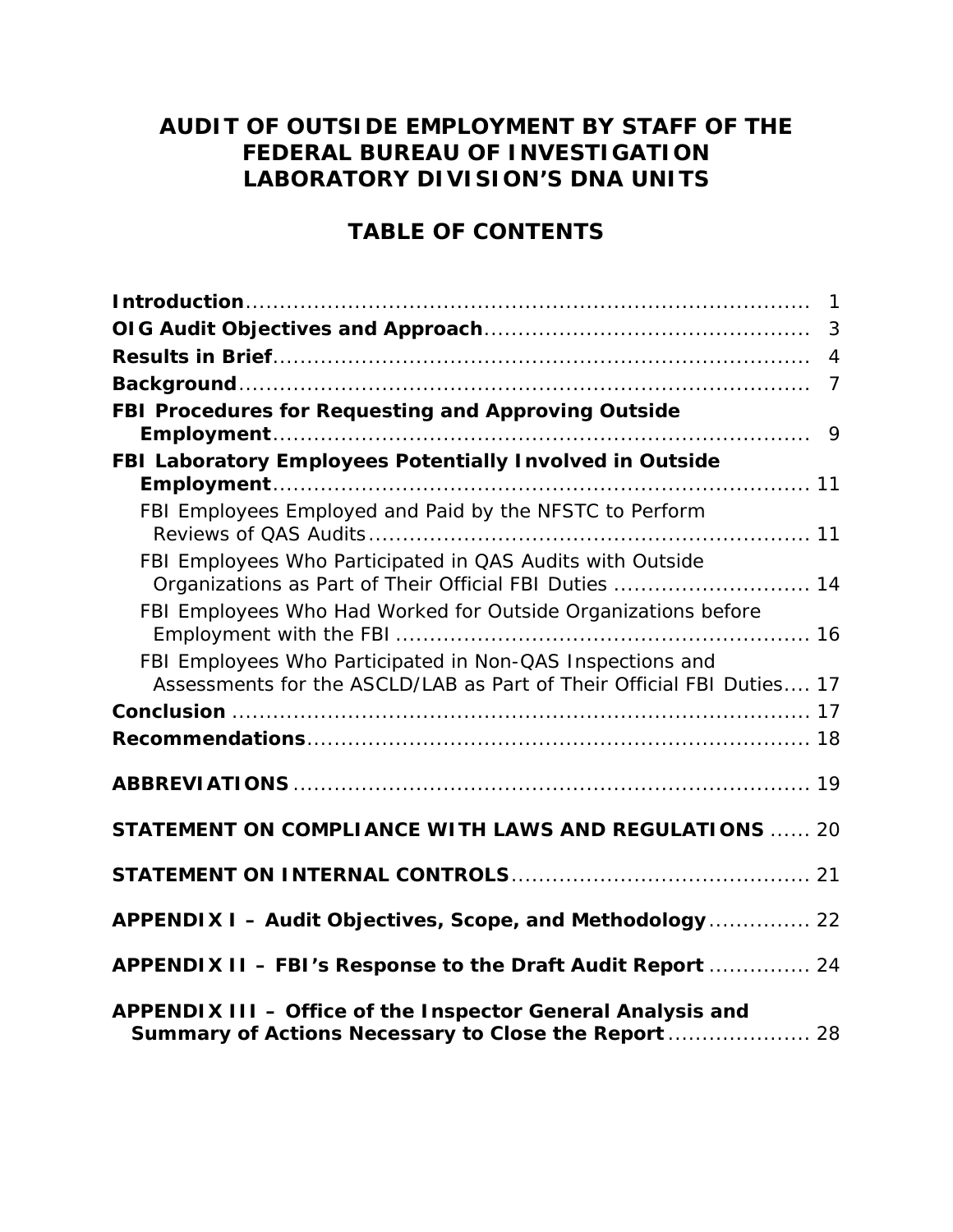## <span id="page-2-0"></span>**AUDIT OF OUTSIDE EMPLOYMENT BY STAFF OF THE FEDERAL BUREAU OF INVESTIGATION LABORATORY DIVISION'S DNA UNITS**

### **Introduction**

The Federal Bureau of Investigation's (FBI) Laboratory Division supports the federal and non-federal criminal justice systems by:

- conducting scientific analyses of physical evidence;
- providing specialized scientific and technical support to ongoing investigations;
- developing an automated database of DNA profiles from evidence and individuals for examination and comparison;
- providing expert testimony in court; and
- providing specialized forensic science training, analysis, and technical assistance to crime laboratory personnel and crime scene training to law enforcement personnel.

The FBI Laboratory Division is also the custodian of the Combined DNA Index System (CODIS), which is composed of multiple indices, including databases of DNA profiles from convicted offenders, forensic evidence, arrestees, missing persons, and unidentified human remains. The CODIS Unit, which manages the CODIS and the National DNA Index System (NDIS), develops, provides, and supports the CODIS Program, which is used by federal, state, and local crime laboratories in the United States and selected international law enforcement crime laboratories to foster the exchange and comparison of forensic DNA evidence from violent crime investigations.

The FBI Laboratory Division also contains the Nuclear DNA Unit, the Mitochondrial DNA Unit, and the Federal DNA Database Unit. The Nuclear DNA Unit (Nuclear Unit) examines evidence from alleged crimes, including counterterrorism and intelligence-gathering efforts, threatening letters, violent crimes, bank robberies, extortion and organized crime cases, and other crimes investigated by the FBI.

The Mitochondrial DNA Unit (Mitochondrial Unit) examines biological evidence from crime scenes to determine the mitochondrial DNA sequence of samples from hair, bone, teeth and other items that potentially contain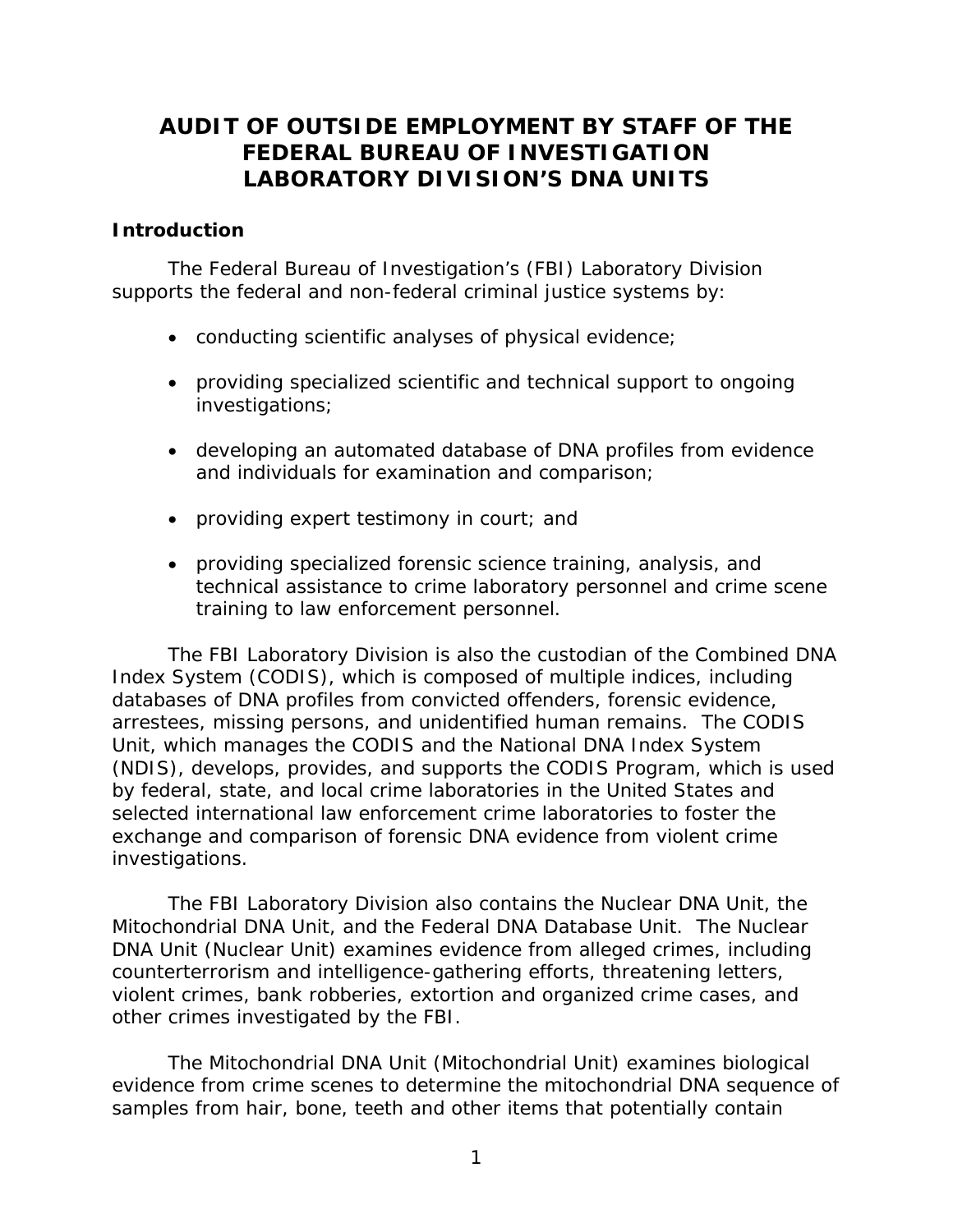mitochondrial DNA. The Mitochondrial Unit also maintains the National Missing Person DNA Database program for the identification of missing and unidentified persons and the Scientific Working Group DNA Analysis Methods Population Database, which is an integrated software and database resource for forensic comparison.

The Federal DNA Database Unit processes known DNA samples from the nation's federal offenders and uploads these profiles to NDIS.

CODIS is implemented as a database with hierarchical levels that enable federal, state, and local crime laboratories to compare DNA profiles electronically. The hierarchy flows upward from the local level to the state level and then, if allowable, the national level. The FBI manages the NDIS, the highest level in the hierarchy, and its database contains DNA profiles uploaded by law enforcement agencies across the United States. NDIS enables the laboratories participating in the CODIS program to electronically compare DNA profiles on a national level.

According to the FBI's Operational Procedures for National DNA Index System Quality Assurance Standards (QAS) Audits, public laboratories participating in NDIS are required to: (1) conduct annual audits in accordance with the FBI Quality Assurance Standards for Forensic DNA Testing Laboratories and DNA Databasing Laboratories, which are published by the FBI; and (2) undergo external QAS audits every 2 years by an organization external to the public laboratory. Organizations providing external QAS audit services include the National Forensic Science Technology Center (NFSTC), the American Society of Crime Laboratory Directors/Laboratory Accreditation Board (ASCLD/LAB), and the Potomac Regional Audit Group.

The NFSTC is a nonprofit corporation established in 1995 by the American Society of Crime Laboratory Directors to provide services to forensic laboratories. The services provided include performing QAS audits, conducting grant progress assessments, and providing training to forensic analysts. The NFSTC receives more than 90 percent of its funding from Department of Justice grants.

The ASCLD/LAB is a nonprofit corporation established in 1984 that offers voluntary accreditation to public and private crime laboratories in the United States and around the world. Accreditation is offered in the forensic disciplines for which services are generally provided by forensic laboratories. The ASCLD/LAB is funded primarily by fees charged for its services.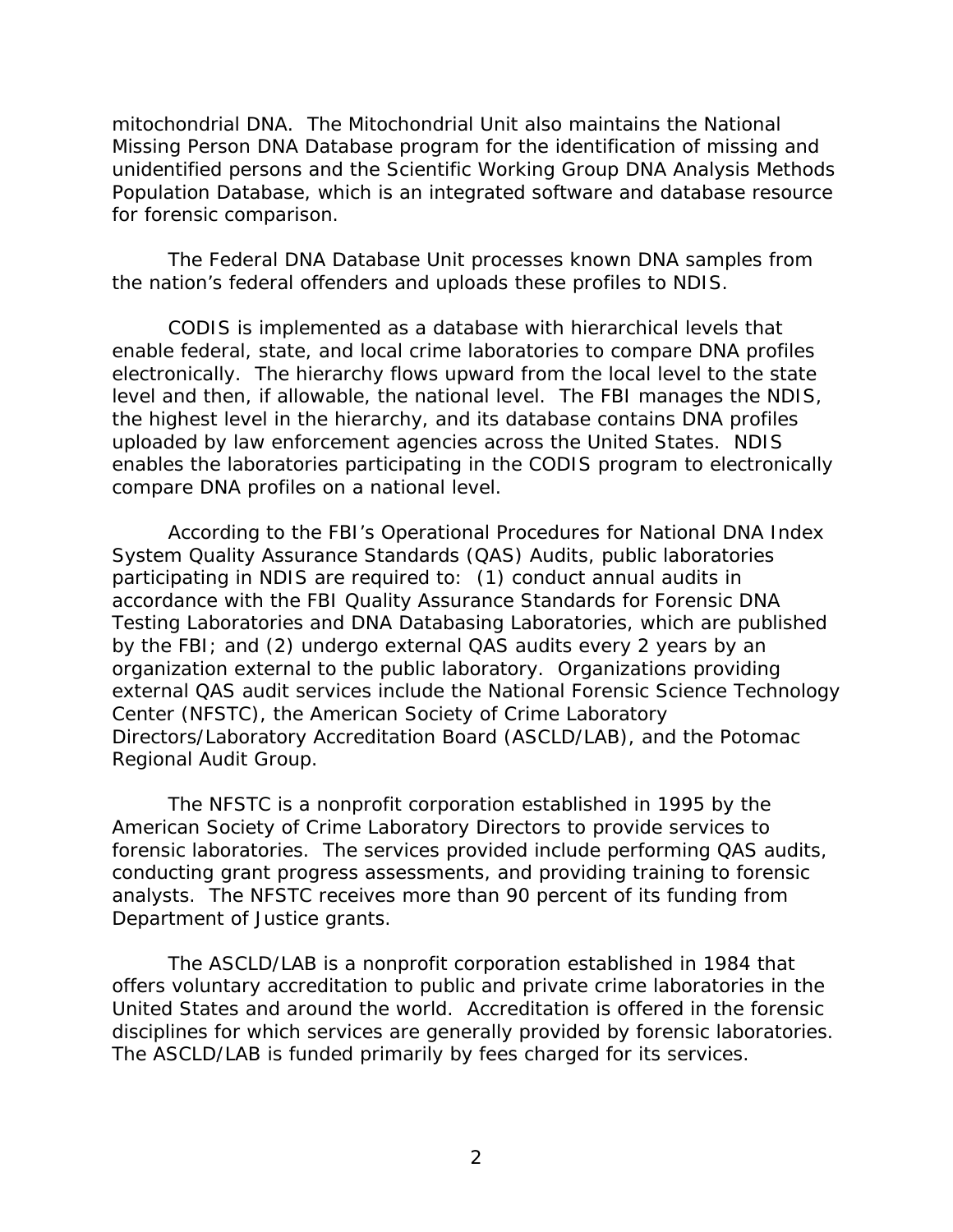<span id="page-4-0"></span>The Potomac Regional Audit Group is a consortium of laboratories in Pennsylvania, Maryland, Virginia, North Carolina, South Carolina, Georgia, and Kentucky that have an agreement to provide staff for the required external QAS audits of laboratories in the group. The FBI Laboratory is part of this group. The QAS audits are coordinated to avoid conflicts of laboratories auditing each other. Each laboratory in the group uses its own staff to perform the QAS audits of other laboratories in the group and pays the salaries, travel, and expenses for its own staff to perform the QAS audits. In addition, staff from the FBI Laboratory Division occasionally performs external QAS audits of individual laboratories that are not part of the Potomac Regional Audit Group. In this situation, the FBI staff performs the audits during FBI work hours as part of their official FBI duties, and the FBI pays the salaries, travel, and expenses associated with these audits.

These external organizations occasionally use qualified personnel who are detailed from other organizations and laboratories, including the FBI Laboratory Division's CODIS and DNA units, to perform the external QAS audits. The FBI considers details to these three external organizations to be a useful training experience for its employees and it traditionally has paid its employees' salaries while the employees are detailed to the external organizations.<sup>1</sup>

The audit reports produced from the external QAS audits are provided to the audited laboratory, which sends the report and a description of its corrective actions to the FBI Laboratory for review. The FBI reviews the findings in these audit reports and ensures that the corrective action by the NDIS public laboratory is suitable for bringing the laboratory into compliance with the QAS.

### **OIG Audit Objectives and Approach**

 $\overline{a}$ 

The objectives of our audit were to: (1) identify and assess the procedures through which FBI Laboratory DNA staff request and obtain approval for outside employment, (2) determine if DNA staff and FBI management followed the established procedures regarding outside

 that can be utilized for internal quality assurance matters. FBI officials also told us that as accrediting body and the external organizations that play a central role in assuring quality <sup>1</sup> FBI officials told us that FBI employees benefit from details to external organizations by learning effective ways to organize and complete a QAS audit, and the FBI benefits by developing a cadre of personnel knowledgeable about the accreditation process an accredited laboratory under ASCLD/LAB, the FBI Laboratory has an obligation to make its employees available as assessors in support of the volunteer-based organization of this control in public laboratories. The FBI officials stated that for these reasons, the FBI Laboratory has traditionally paid its employees' salaries while the employees are detailed to the external organizations.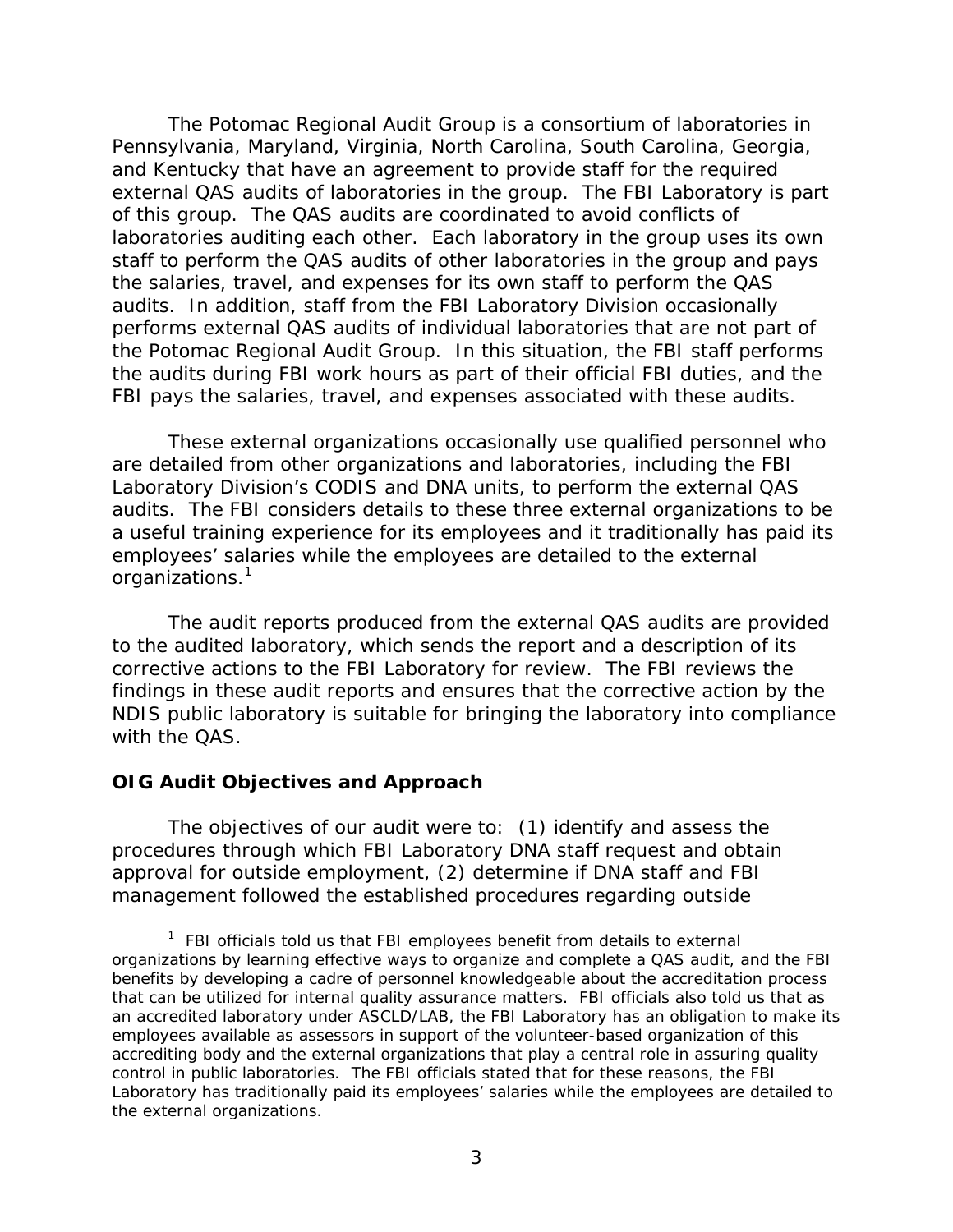<span id="page-5-0"></span>employment, and (3) determine whether outside employment by DNA staff creates the reality or appearance of conflicts of interest.

To accomplish these objectives, we interviewed FBI Headquarters and Laboratory officials regarding the FBI's policies and procedures for outside employment, including the:

- Assistant Director of the FBI's Office of Integrity and Compliance;
- Assistant Director and Deputy Assistant Director of the FBI Laboratory; and
- Chief of the FBI Laboratory's Biometrics Analysis Section.

We also interviewed the unit chiefs of each of the FBI Laboratory DNA units, as well as employees within those units that either participated in, or signed agreements to participate in, outside employment activities. In addition, we reviewed various documents maintained by the Laboratory Division regarding outside employment requests and approvals, position descriptions, employee lists, and policies and procedures regarding QAS audits. Details of our audit scope and methodology are contained in Appendix I to this report.

### **Results in Brief**

Since 2002, two FBI Laboratory Division employees have worked for an outside organization to review QAS audits and they received payment for this work from the outside organization. An additional 23 FBI Laboratory Division employees had performed or observed QAS audits either as part of their official FBI duties without being paid by an outside organization, or prior to being employed by the FBI.

Of these 25 FBI employees, 2 employees reviewed QAS audit documents prepared by NFSTC and were each paid about \$13,625 by the NFSTC for this work from January 2009 through July 2010. They reviewed approximately 109 of the NFSTC's QAS audit documents before those documents were finalized and sent to the NDIS public laboratory, and subsequently to the FBI. One of the 2 employees estimated that the combined time the 2 employees spent reviewing each of the 109 audit documents was from about 1 hour and 20 minutes to about 3 hours, and the reviews were primarily performed on nights and weekends. Both employees requested and received the appropriate approval from FBI Laboratory officials to engage in this outside employment.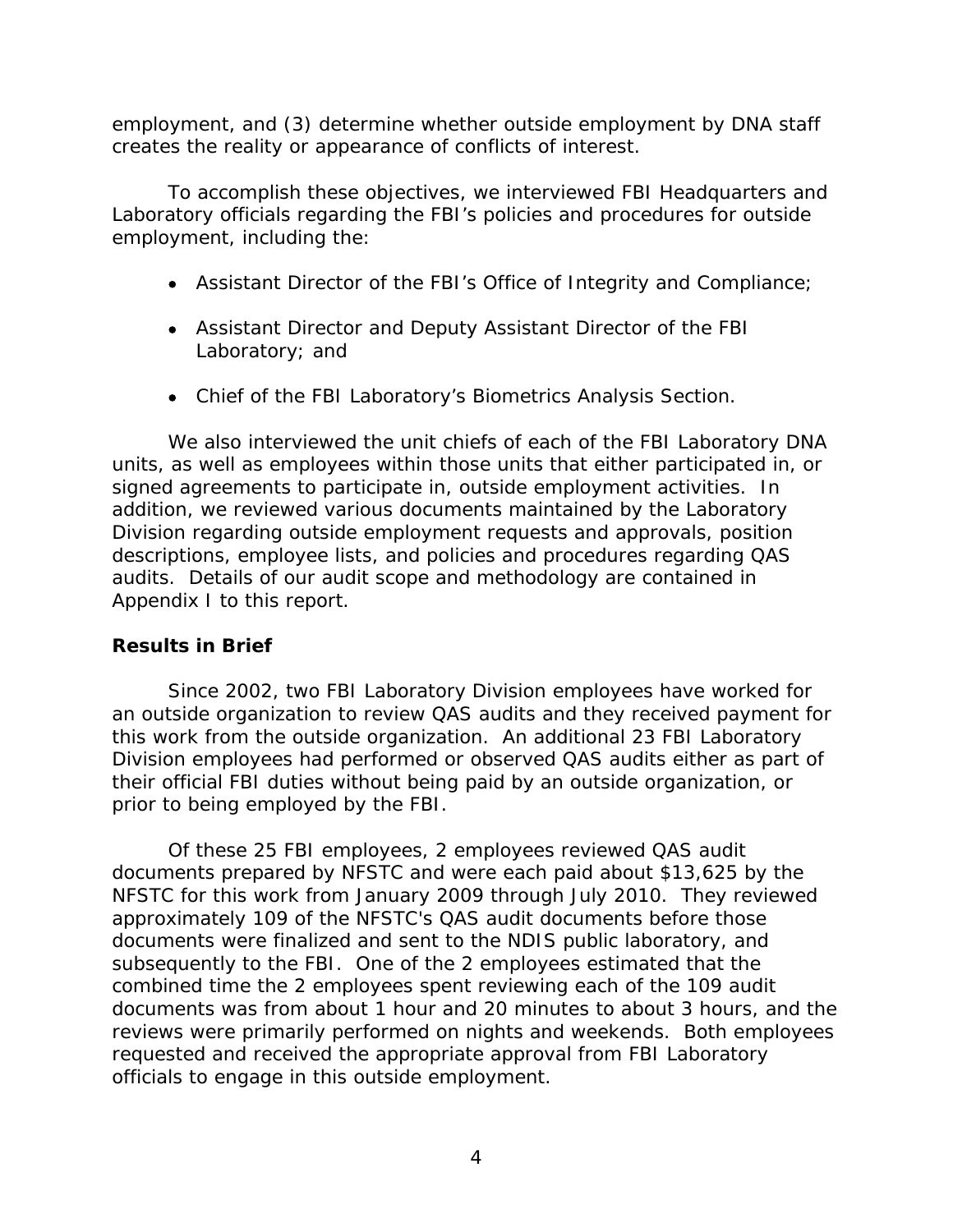However, we determined that FBI and Department policy prohibit employees from engaging in outside employment that involves a Department grant. Over 90 percent of the NFSTC is funded from Department of Justice grants. Therefore, the FBI Laboratory did not comply with FBI and Department policies when approving the outside employment engagements for these two FBI laboratory employees, and it is likely that the NFSTC compensated these two FBI employees using Department of Justice grant funds. Such outside employment is in direct conflict with the FBI's outside employment rules, as well as the Department regulation on which those rules are based, which is designed to prevent actual and apparent financial conflicts of interest.

We also believe that the FBI Laboratory should not allow its staff to be paid by outside organizations for performing any CODIS-related work, regardless of whether the organization is funded by Department grant money. Because the FBI is the custodian of CODIS and approves which federal, state, and local laboratories can participate in CODIS, we consider such outside work to be inconsistent with standards issued by the Office of Government Ethics.

An FBI official who approved the outside employment for the two employees told us that in July 2010, more than 1.5 years after she approved the outside employment, she became aware of the extent of Department grant funding received by the NFSTC when a congressional staffer raised these concerns to the FBI. She then requested advice from the FBI's Office of Integrity and Compliance. The Assistant Director of the FBI's Office of Integrity and Compliance advised her that, because of the extent of the funding, the employees should curtail any activity with the NFSTC out of an "abundance of caution." On July 31, 2010, the approving official terminated the approvals for these two employees to participate in outside employment with the NFSTC. On July 31, 2010, the NFSTC also terminated the work agreements with these two employees effective August 31, 2010.

As noted below, for the remaining 23 employees who performed or observed QAS audits, the outside work performed or agreed to be performed was either part of the FBI employees' official duties and the employees were not paid by the outside organization, or the outside work occurred prior to employment with the FBI.

 Nineteen employees performed or observed QAS audits for the NFSTC, the ASCLD/LAB, the Potomac Regional Audit Group, or individual external laboratories as part of their official FBI duties. Three of the 19 employees signed formal work agreements with the NFSTC, performed or observed the QAS audits during official FBI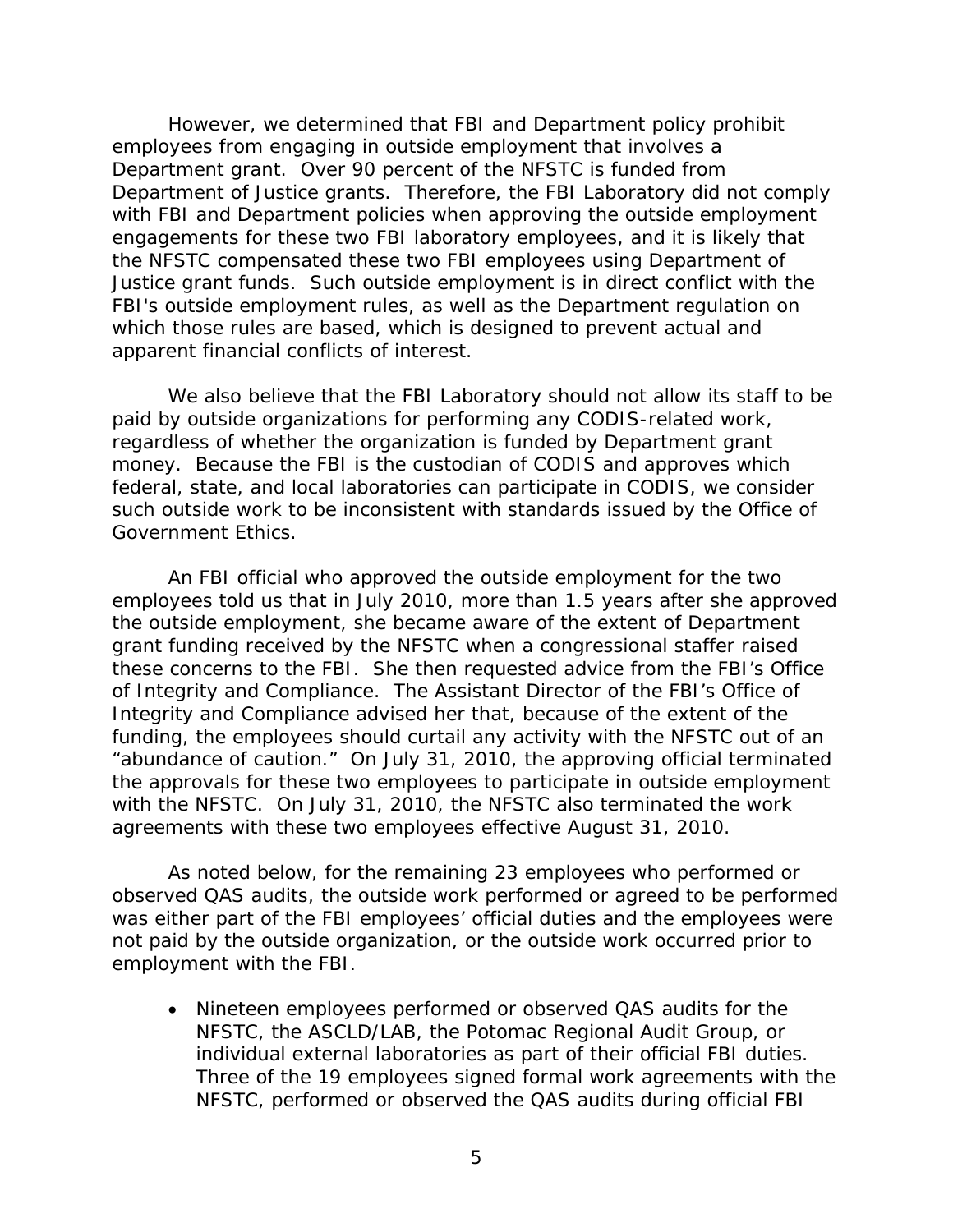duty hours, and received their salaries and payment for all travel and expenses associated with the audits from the FBI and not the NFSTC. Two of the 19 employees signed formal work agreements with the NFSTC but had not performed any QAS audits for the NFSTC. These two employees performed or observed QAS audits for the ASCLD/LAB during official FBI duty hours, and received payment for all salary and travel and expenses associated with the audits from the FBI, not the ASCLD/LAB. Seven of the remaining 14 employees performed or observed QAS audits for the ASCLD/LAB during official FBI duty hours, and received payment for salary and all travel and expenses associated with the audits from the FBI, not the ASCLD/LAB. The remaining seven employees worked on one or more QAS audits of individual external laboratories. These audits were performed during official FBI duty hours, and the FBI paid the employees' salaries, travel, and expenses associated with the audits.

In addition, 11 of the 19 employees also participated on one or more QAS audits of other laboratories in the Potomac Regional Audit Group. The employees performed the QAS audits during official FBI duty hours, and the FBI paid all salary, travel, and expenses associated with the audits.

 Four employees performed QAS audits before the employees were hired by the FBI. Two of the four employees performed QAS audits for the NFSTC and received payment from the NFSTC for expenses associated with the audits. The other two employees performed QAS audits for individual external laboratories and received payment from the non-FBI laboratory that employed them for salaries and expenses associated with the audits. Since being hired by the FBI, these four employees have not performed any QASrelated work outside the FBI.

Because the above QAS work was performed as part of the employees' official FBI duties, or before the employees were hired by the FBI, no written approval for this work was required, and we do not take exception to the outside work performed by these 23 employees. However, we determined that the signed work agreements with the NFSTC for the five employees who were employed by the FBI mischaracterized the relationship between the employees and NFSTC by not indicating the employees were performing the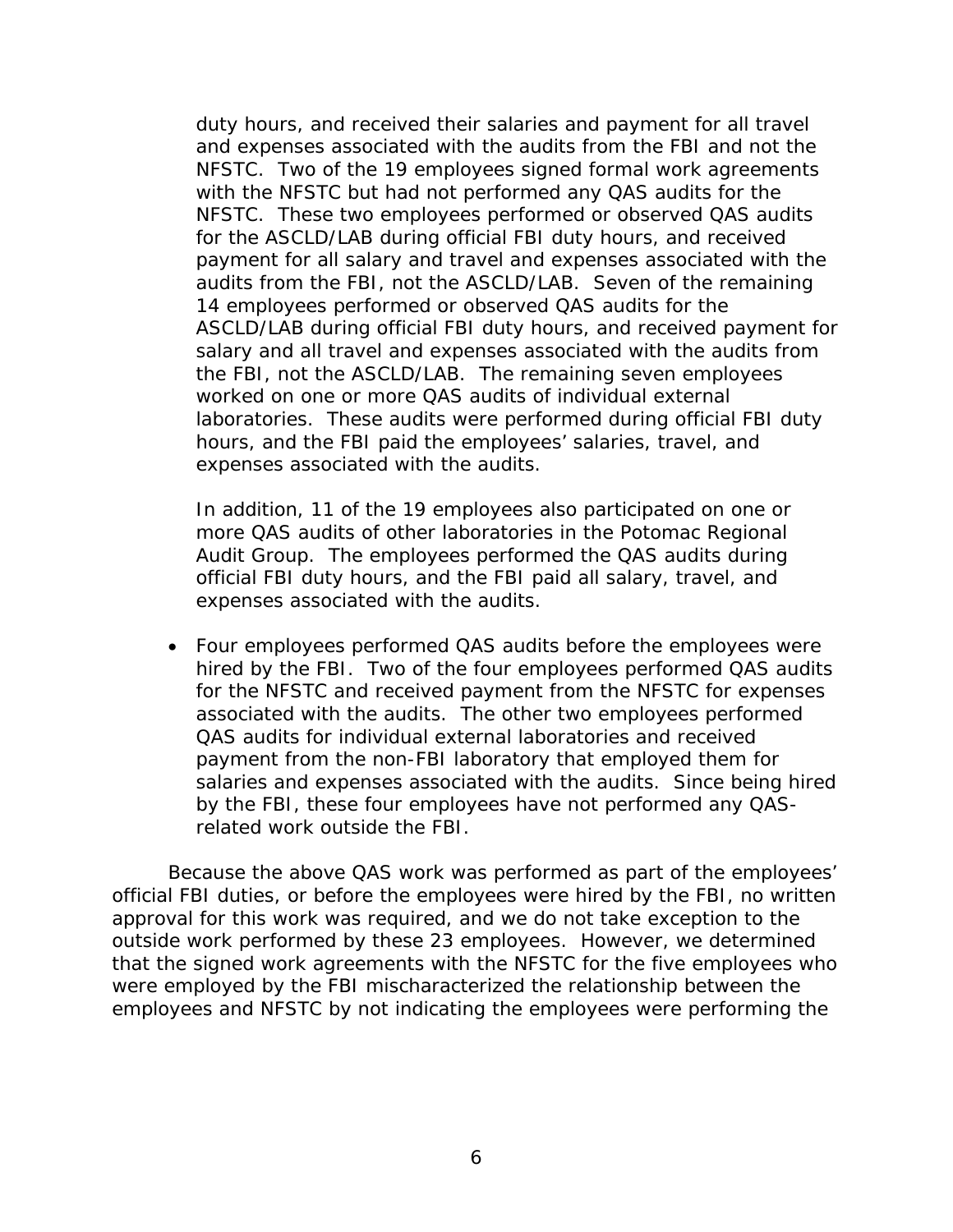<span id="page-8-0"></span>audits as part of their official FBI duties, instead of as employed consultants of the NFSTC.<sup>2</sup>

In addition to the 25 FBI Laboratory Division employees who performed, observed, or reviewed external QAS audits, the ASCLD/LAB identified, and the FBI confirmed, 34 additional FBI Laboratory Division employees who performed non-QAS inspections and assessments of external laboratories for the ASCLD/LAB during official FBI duty hours, and received from the FBI payment for salary and all travel and expenses associated with the inspections and assessments, not the ASCLD/LAB. Because the work was performed as part of the employees' official FBI duties during FBI official work hours and was paid for by the FBI, we found no basis to question the employees' participation in this work.

We did not find evidence that the FBI employees' involvement in the QAS audits for the NFSTC gave the NFSTC any advantage over the other organizations performing QAS audits.

### **Background**

 $\overline{a}$ 

This audit arose as a result of a letter, dated August 6, 2010, from Senator Richard Shelby of Alabama to the FBI expressing concerns about several FBI Laboratory employees who were "moonlighting" for the NFSTC. Senator Shelby stated that these employees were working as either quality assurance standards auditors or as contractors performing quality reviews of DNA quality assurance audit reports for the NFSTC assessment program. In particular, Senator Shelby's letter expressed concern regarding two FBI employees who were employed by the NFSTC to review DNA quality assurance reports prior to the reports being issued to the audited laboratory.

employees would be paid by the NFSTC for the consultant work, when in fact they were not. between the FBI Laboratory employees and the NFSTC.<br>7  $2$  While the FBI agreed that the work agreements did not disclose that the work was being performed as part of the employees' official FBI duties, the FBI did not agree that the work agreements mischaracterized the relationship, but rather that the work agreements omitted a discussion of the actual nature of the relationship. However, we note that the Department's supplemental regulation (5 C.F.R § 3801.106) defines outside employment as any form of employment, business relationship, or activity, involving the provision of personal services whether or not for compensation, other than in the discharge of official duties. Because the work agreements did not disclose that the audit services were being performed as part of the employees' official FBI duties, we believe the work agreements, as stated, constituted outside employment within the above stated definition. We further believe that the work agreements needed to disclose that the work was being performed as part of the employees' official FBI duties for the work to not be viewed as outside employment. Further, the signed work agreements for all five employees stated that the For these reasons, we believe the work agreements did mischaracterize the relationship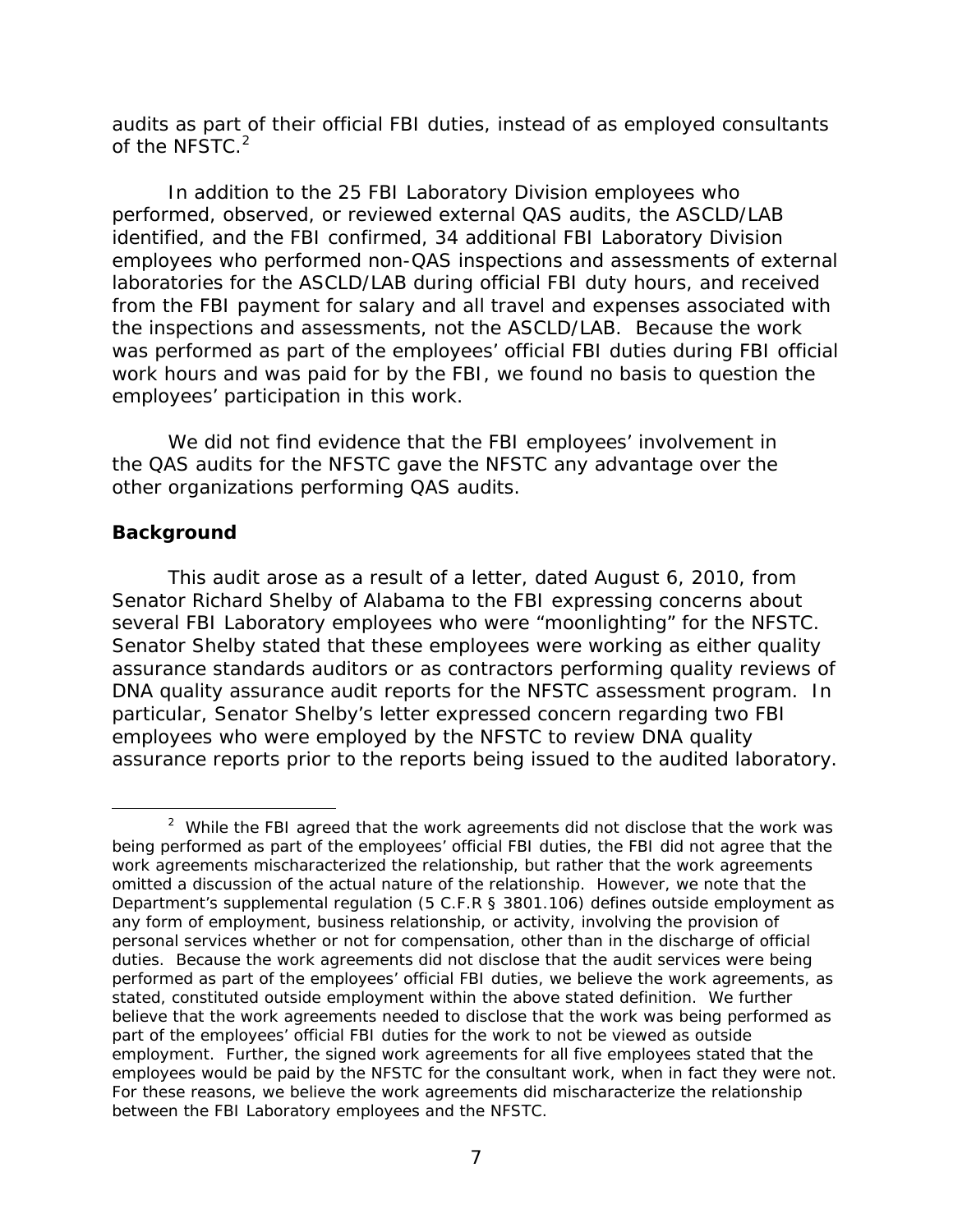Senator Shelby's letter stated that this provided an unfair advantage to the NFSTC and the laboratories that were audited by the NFSTC.

As the custodian of CODIS, the FBI approves which federal, state, and local laboratories can participate in CODIS. The FBI also reviews the QAS audit report supplied to the audited laboratory and any corrective actions taken by the laboratory based on findings in the report. The NFSTC and the FBI QAS process is described below. The other QAS review organizations follow a similar process.

- A public NDIS laboratory needs an external QAS audit of its DNA laboratory and can decide to use the NFSTC to perform the audit.
- The NFSTC recruits qualified auditors (some can be FBI Laboratory employees) to work with its internal staff to conduct the QAS audit of the NDIS public laboratory and complete the QAS audit document.
- The NFSTC auditors submit the QAS audit document to the NFSTC for a quality review.
- An NFSTC team of quality assessors conducts a quality review of the QAS audit document to ensure that the NFSTC auditors completed the audit document properly and interpreted the QAS accurately.
- The NFSTC sends the QAS audit document to the NDIS public laboratory.
- The NDIS public laboratory addresses any findings and submits the audit document along with documentation of corrective actions to the FBI NDIS Custodian, who is an employee of the FBI Laboratory's CODIS Unit.
- The NDIS Custodian provides the QAS audit document and corrective action documentation to the FBI NDIS Audit Review Panel Chair, who is also an employee of the FBI Laboratory's CODIS Unit.
- The NDIS Audit Review Panel Chair assigns a panel of reviewers (two FBI and two non-FBI QAS auditors) to review the QAS audit document and any corrective action documentation from the NDIS public laboratory. This panel determines if the findings in the audit document are correct, and corrective action by the NDIS public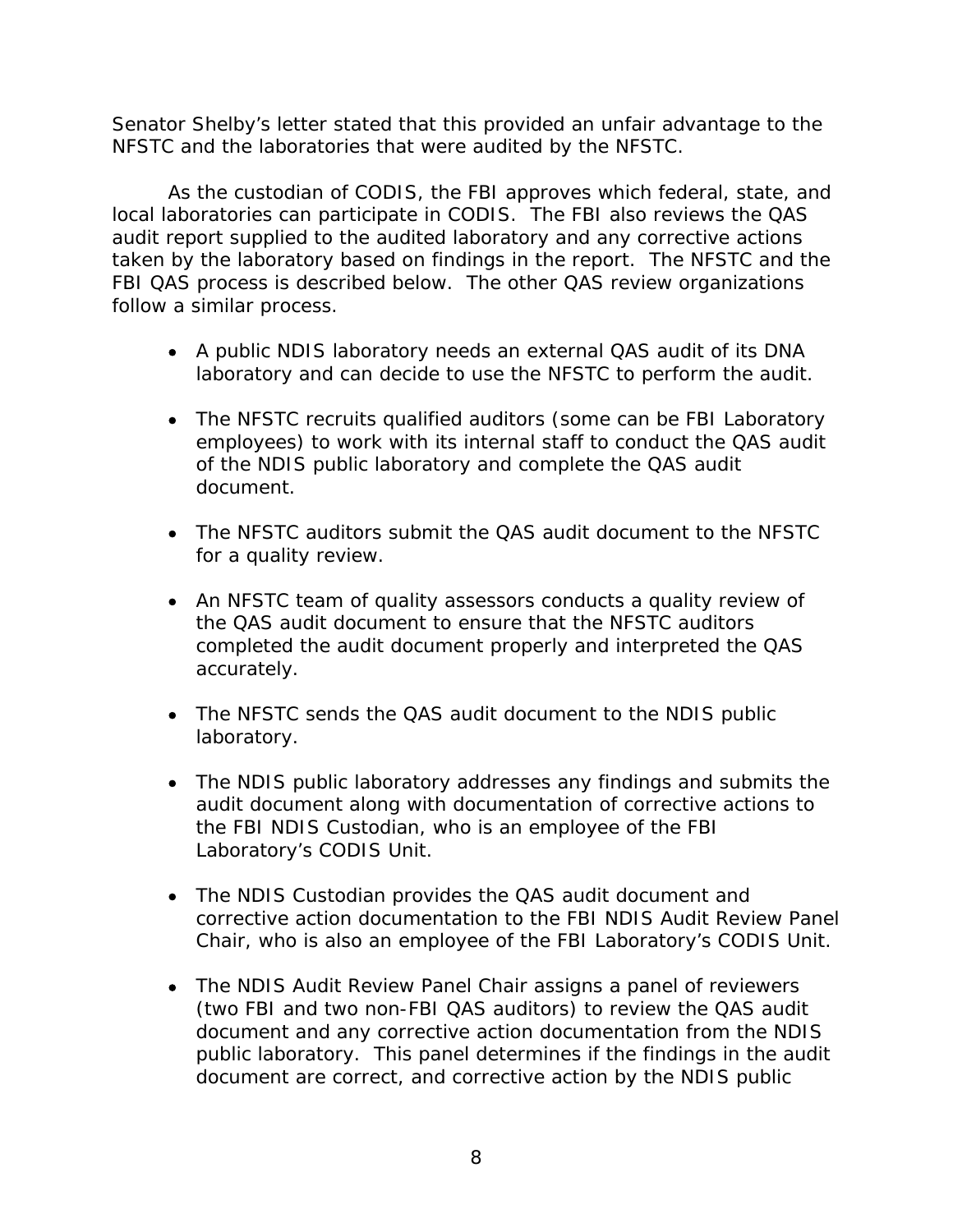<span id="page-10-0"></span>laboratory is suitable for bringing the laboratory back into compliance with the QAS.

- The NDIS Audit Review Panel members send their observations and recommendations back to the NDIS Review Panel Chair. If additional information is needed, the Chair communicates with the laboratory to obtain more documentation and the panel review process may be repeated.
- When the NDIS Audit Review Panel and Chair are satisfied that the NDIS public laboratory is in compliance with the QAS, the Chair will recommend to the NDIS Custodian that the QAS audit be closed.
- The NDIS Custodian advises the NDIS public laboratory that it is in compliance with the QAS and that the audit is closed.

### **FBI Procedures for Requesting and Approving Outside Employment**

In general, the Standards of Ethical Conduct for Employees of the Executive Branch issued by the Office of Government Ethics prohibit outside employment for employees of the Executive Branch if it is already prohibited by statute (such as the financial conflict of interest statute, 18 U.S.C. § 208) or an agency supplemental regulation (such as the Department of Justice's supplemental regulation regarding outside employment, 5 C.F.R. § 3801.106), or if participation in the outside employment "would require the employee's disqualification from matters so central or critical to the performance of his official duties that the employee's ability to perform the duties of his position would be materially impaired."

The Department's supplemental regulation regarding outside employment (5 C.F.R. § 3801.106) states:

> No employee may engage in outside employment that involves: (i) the practice of law, unless it is uncompensated and in the nature of community service, or unless it is on behalf of himself, his parents, spouse, or children; (ii) any criminal or habeas corpus matter, be it Federal, State, or local; or (iii) litigation, investigations, grants or other matters in which the Department of Justice is or represents a party, witness, litigant, investigator or grant-maker.

The supplemental regulation defines outside employment as "any form of employment, business relationship or activity, involving the provision of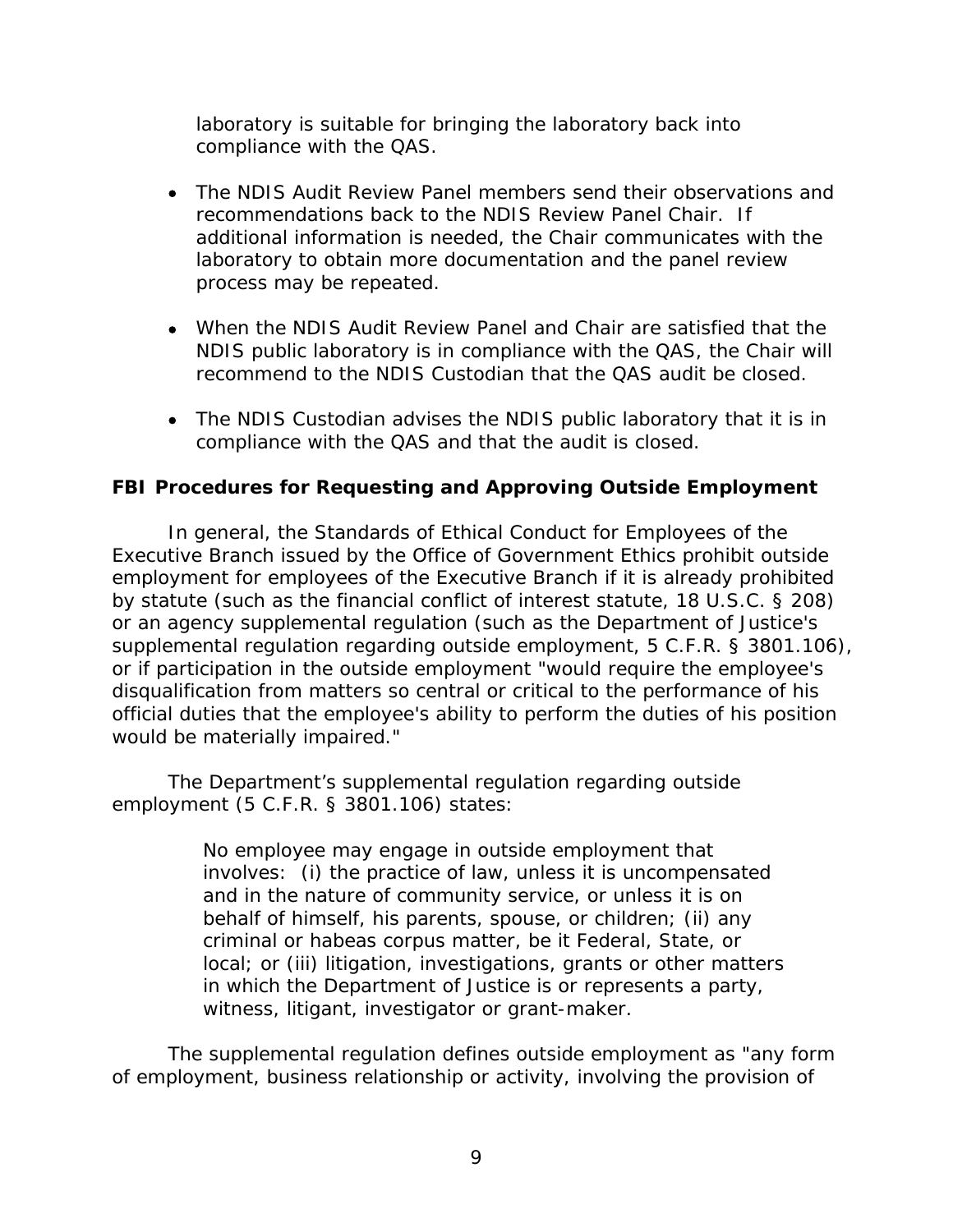personal services whether or not for compensation, other than in the discharge of official duties."

The supplemental regulation also states that an employee must obtain written approval before engaging in outside employment, not otherwise prohibited, that involves the practice of law, or a subject matter, policy, or program that is in the employee component's area of responsibility.

The FBI incorporated these same policies into its December 6, 2007, Ethics and Integrity Program Manual. The FBI updated the manual in June 2009 and renamed it the Ethics and Integrity Program Policy Implementation Guide. The FBI updated the guide again in November 2010.

The FBI has implemented procedures intended to ensure that the above stated outside employment policies are followed. These procedures, detailed in the FBI's Ethics and Integrity Program Policy Implementation Guide, require employees to submit requests for outside employment through appropriate supervisory personnel for review and approval by the appropriate division head. The policy requires the division head or designee to determine if the nature of the outside employment is prohibited by Department or FBI policy. The policy provides factors to consider when making this determination including whether there are any legal restrictions contained in statutes or departmental regulations.

In circumstances involved in this audit, such legal restriction did exist in the Department's supplemental regulation 5 C.F.R. § 3801.106. That regulation prohibits any employee from engaging in outside employment that involves grants or other matters in which the Department is a grantmaker. While the FBI policy implementation guide states that legal restrictions to the requested employment should be considered, it does not specifically instruct the division head or designee to determine whether the outside employment request should be denied because it involves a grant or other matters in which the Department is a grant-maker. We believe the policy implementation guide should be revised to specifically incorporate such a determination before a decision is reached regarding whether or not to approve outside employment requests.

An official in the Laboratory Division's security office told us that his job is to review the potential employer for security concerns and he was not required to conduct a conflict of interest review. He believed that the official who signs the form approving the outside employment is responsible for determining if there are any conflicts of interest between the potential employer and the employee or the FBI.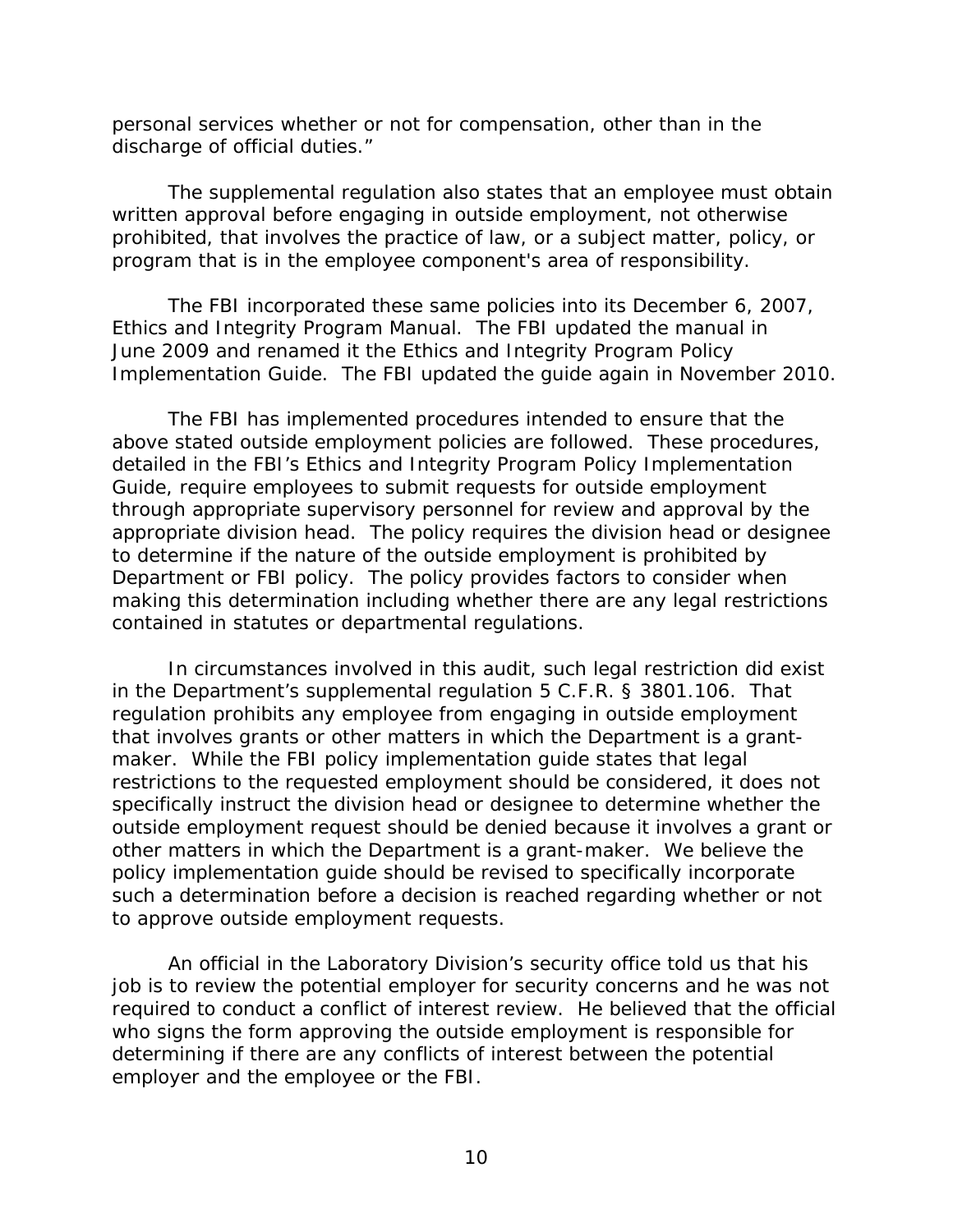<span id="page-12-0"></span>In this case, the Deputy Assistant Director, acting for the Assistant Director of the Laboratory Division, approved the outside employment requests for the two employees who worked for the NFSTC. The Deputy Assistant Director agreed with the security office official that it is the approving official's responsibility to identify potential conflicts.

### **FBI Laboratory Employees Potentially Involved in Outside Employment**

To determine whether the DNA staff and FBI management followed the established procedures regarding outside employment, and whether outside employment by DNA staff created the reality or appearance of a conflict of interest, we: (1) analyzed data regarding outside employment activities by FBI Laboratory DNA Unit employees from FY 2002 through September 13, 2010, and (2) interviewed laboratory employees and FBI officials regarding the circumstances surrounding the outside employment and the process for requesting and approving the outside employment.

Based on data provided by the FBI and verified by data from the NFSTC, and ASCLD/LAB, we identified 25 FBI Laboratory DNA Unit employees who performed or observed outside activities related to the QAS audits from FY 2002 through September 13, 2010, for the NFSTC, the ASCLD/LAB, the Potomac Regional Audit Group, or individual external laboratories. The ASCLD/LAB identified, and the FBI confirmed, 34 additional FBI Laboratory Division employees who performed non-QAS inspections and assessments for the ASCLD/LAB. Our analyses of these outside activities follow.

### *FBI Employees Employed and Paid by the NFSTC to Perform Reviews of QAS Audits*

Two FBI Laboratory DNA Unit employees entered into work agreements in January 2009 with the NFSTC to review the NFSTC's QAS audit documents before those documents were finalized and sent to the NDIS public laboratory. The employees, who served as expert consultants to the NFSTC, performed the work outside of their official duty hours and received compensation for their work from the NFSTC.

In late 2008, both employees sought and obtained written permission to engage in outside employment from FBI management. According to the two employees, each of the two employees reviewed about 109 QAS audit documents for the NFSTC and was paid \$125 for each review. The two employees spent from 1 hour and 20 minutes to 3 hours reviewing each of the 109 QAS audit documents, and the review work was performed primarily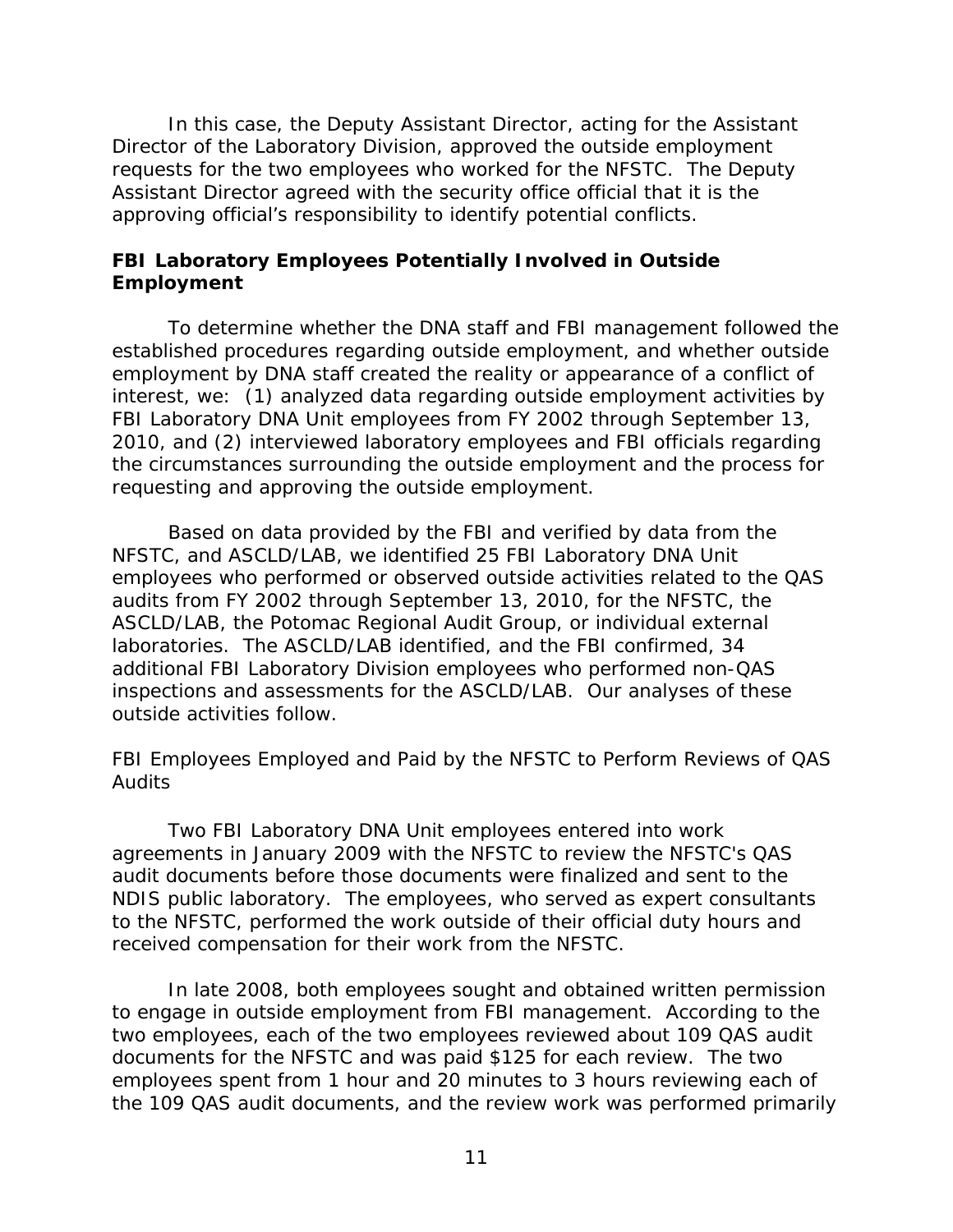on nights and weekends. Each of the two employees was paid about \$13,625 by the NFSTC for the review work.

At the time of the request and approval of this outside employment, the FBI's procedures for such requests and approvals were contained in the FBI's December 6, 2007, Ethics and Integrity Program Manual. The manual stated that "No employee may engage in outside employment that involves . . . (iii) . . . grants . . . in which the Department of Justice is or represents a . . . grant-maker." The manual further defines "outside employment" as "any form of employment . . . involving the provision of personal services whether or not for compensation, other than in the discharge of official duties." This FBI guidance mirrors the language of the Department of Justice's supplemental regulation (5 C.F.R. § 3801.106) regarding outside employment.<sup>3</sup>

employment requests.<sup>4</sup> Given that the NFSTC received more than 90 percent of its funding from Department grants, these employees presumably received compensation for their work for the NFSTC from Department grant funds. As a result, under the quoted provisions of the FBI's Ethics and Integrity Program Manual, FBI management should not have approved the outside

The approving officials told us that they approved the requests because they were not aware of the extent of grant funding that the NFSTC received from the Department. However, the prohibition contained in the FBI and Department policy does not indicate the prohibition is applicable only if the amount of Department grant funding exceeds a certain amount. As a result, this outside employment was in direct conflict with the FBI's

<u>.</u>

 $3$  At the audit close-out meeting FBI officials informed us that the FBI's Office of Integrity and Compliance has sought and received additional clarification from the Department's Office of Government Ethics. Specifically, the Office of Integrity and Compliance requested guidance regarding how to determine whether outside employment at colleges, universities, and other similar institutions "involves" grants. FBI officials told us that the Department's Office of Government Ethics stated that the Department would determine whether the specific department or component of the college for which an employee wished to work received a grant from the Department, as opposed to any part of the college, before applying this rule. FBI officials told us that they will be taking this additional guidance into account when they revise the FBI's process for approval of outside employment.

<sup>&</sup>lt;sup>4</sup> The Assistant Director for the FBI Laboratory Division initially approved the outside employment request for one of the two employees. However, the approved request was lost in transit to FBI Headquarters and a second request was approved by the Deputy Assistant Director for the FBI Laboratory Division. The Deputy Assistant Director also approved the outside employment request for the other employee.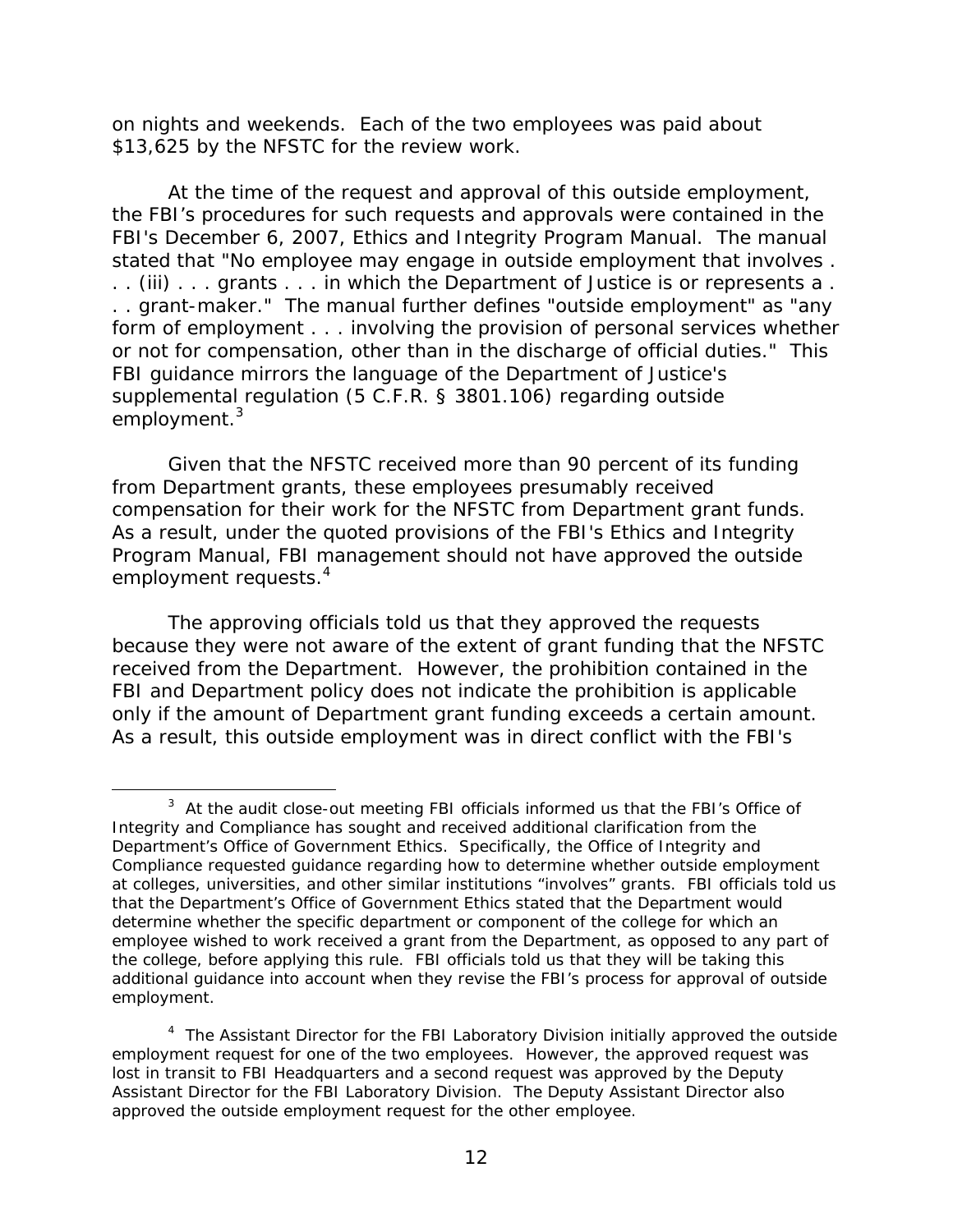outside employment rules, and the Department regulation on which those rules are based.

We believe the approving officials should have been aware of the funding relationship between the Department and the NFSTC and recognized the impropriety of the outside employment relationship. Because the FBI Laboratory employees sought and obtained permission to engage in this outside employment, and there is no evidence that they misrepresented the facts surrounding their requests, they were entitled to rely on the permission they received. Yet, the FBI needs to ensure that these employees, and all DNA unit employees, understand that the Department provides extensive grant funding to entities in the forensic science community and that the employees have a duty to consider the existence of such funding when requesting outside forensic science-related employment.

We also believe that the FBI should not allow its staff to be paid by outside organizations for performing CODIS-related work. Because the FBI is the custodian of CODIS and approves which federal, state, and local laboratories can participate in CODIS, such outside work is inconsistent with Office of Government Ethics standards requiring "employee's disqualification from matters so central or critical to the performance of his official duties that the employee's ability to perform the duties of his position would be materially impaired."

One of the approving officials told us that in July 2010, more than a year and a half after she approved the outside employment, she became aware of the extent of Department grant funding received by the NFSTC after a congressional staffer raised these concerns to the FBI. The approving official then requested advice from the FBI's Office of Integrity and Compliance. The Assistant Director of the FBI's Office of Integrity and Compliance advised the approving official that, because of the extent of the funding, the employees should curtail any activity with the NFSTC out of an "abundance of caution." On July 31, 2010, the approving official terminated the approvals for the two employees to participate in the outside employment with the NFSTC. On July 31, 2010, the NFSTC also terminated the work agreements with these two employees effective August 31, 2010.

The Office of Government Ethics Standards of Ethical Conduct for Employees of the Executive Branch provides that a violation of supplemental agency regulations may be cause for appropriate disciplinary action. We asked an FBI management official if any disciplinary action had been taken against the approving officials for the two approvals for outside employment that were prohibited by Department supplemental regulation 5 C.F.R. § 3801.106. The FBI management official told us that the two approving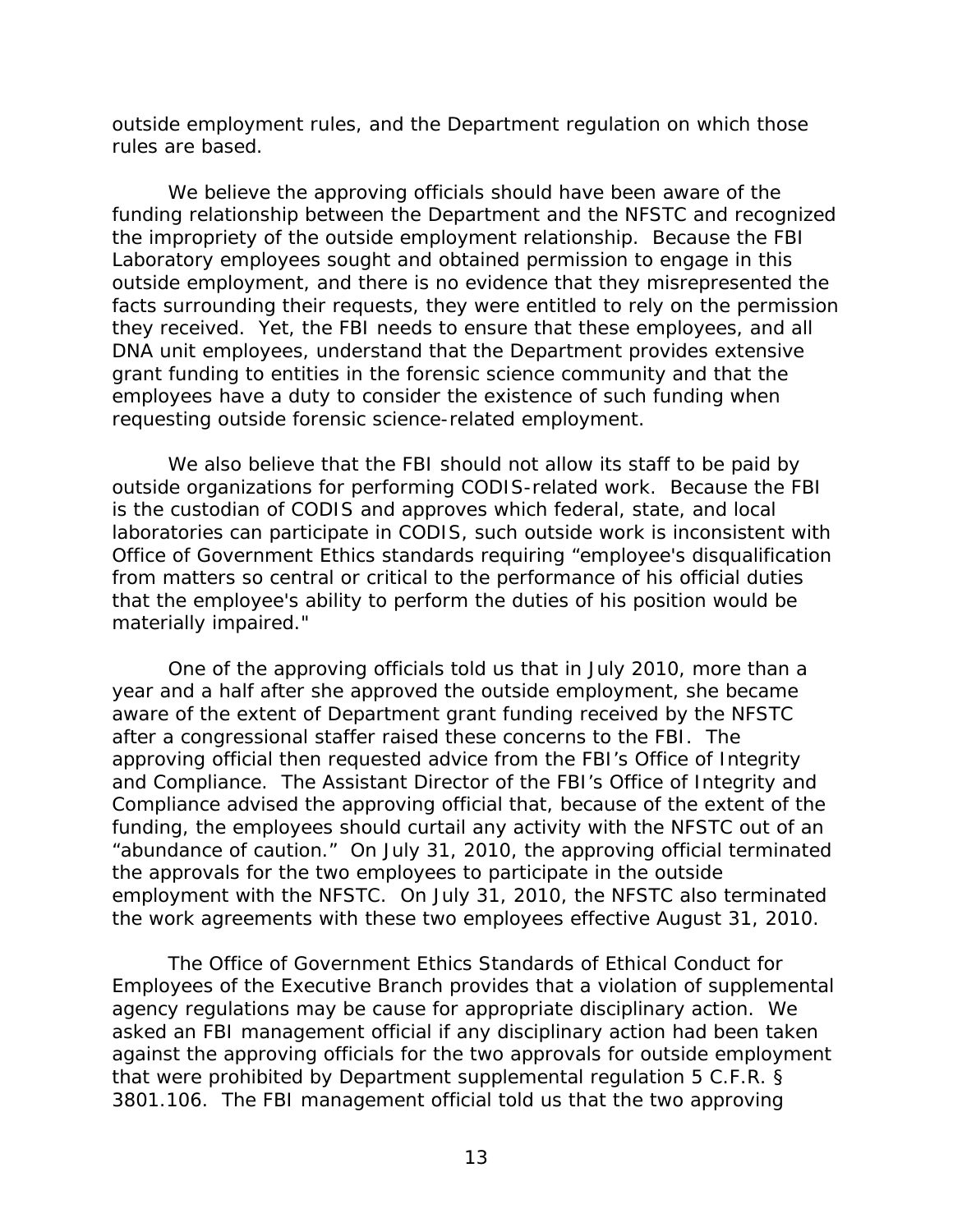<span id="page-15-0"></span>officials had been counseled by the Executive Assistant Director for the Science and Technology Branch about proper procedures for vetting outside employment.

### *FBI Employees Who Participated in QAS Audits with Outside Organizations as Part of Their Official FBI Duties*

Nineteen FBI Laboratory DNA Unit employees participated in QAS audits with either the NFSTC, the ASCLD/LAB, the Potomac Regional Audit Group, or individual external laboratories as part of their official FBI duties as discussed below.

 Five of the 19 employees entered into work agreements with the NFSTC to participate in QAS audits of NDIS public laboratories. None of these five employees sought or received written approval to engage in outside employment with the NFSTC because their participation in the QAS audits was considered part of their official FBI duties and they did not receive any payment from NFSTC. The FBI Laboratory requires its employees to participate in at least one QAS audit before they are permitted to serve on FBI NDIS review panels, which assess audits of NDIS public laboratories on behalf of the FBI. We determined that two of these five employees had not participated in QAS audits for the NFSTC, but had participated in such audits for the ASCLD/LAB. The ASCLD/LAB did not require the employees to enter into work agreements. These two employees were not compensated by the ASCLD/LAB, performed the QAS audits during official FBI duty hours, and the FBI paid all salary, travel, and expenses associated with the audits. Likewise, the other three employees who signed work agreements with the NFSTC were not compensated by the NFSTC, performed the QAS audits during official FBI duty hours, and the FBI paid all salary, travel, and expenses associated with the audits. $5$  In addition, one of the five employees also participated on a QAS audit of another laboratory in the Potomac Regional Audit Group. The employee performed the QAS audit during official FBI duty hours, and the FBI paid all salary, travel, and expenses associated with the audit.

Notwithstanding the agreements they signed, these five employees did not engage in outside employment and were not required to obtain approval for outside employment. The participation by these

 $\overline{a}$ 

<sup>&</sup>lt;sup>5</sup> One of the three employees who had signed work agreements with the NFSTC and who had performed QAS audits for the NFSTC left employment with the FBI on April 18, 2008.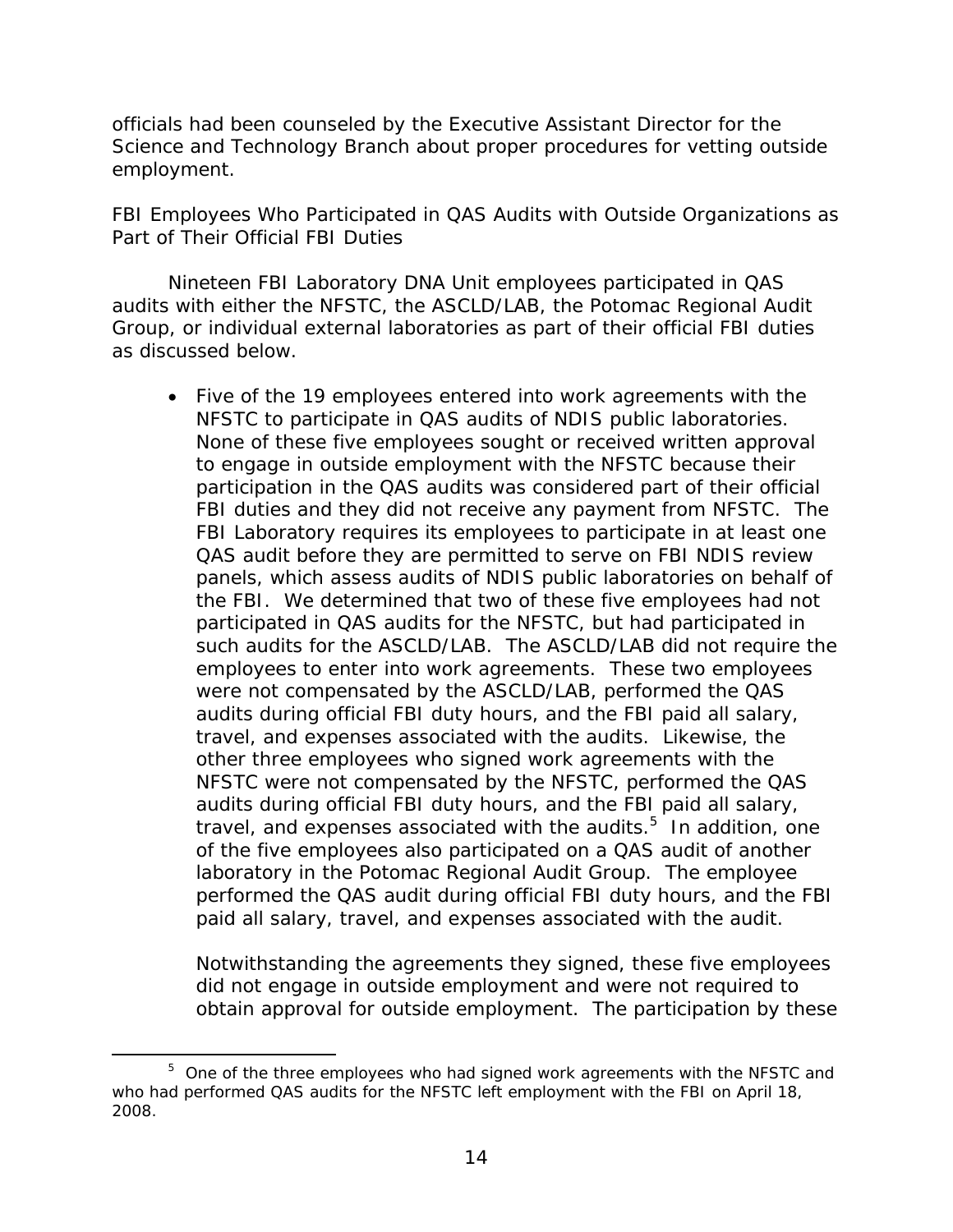employees in the QAS audits for the NFSTC or the ASCLD/LAB was part of their official FBI duties. They each believed that the work agreements they entered into with the NFSTC only indicated their qualifications to do the audit work and was not an agreement to receive payment from the NFSTC.

The FBI Ethics and Integrity Program Manual defines an activity as outside employment if it is "other than in the discharge of official duties." We believe that the FBI managers and employees understood that they were performing this work in the course of their official duties. The fact that the employees entered into "business consultant agreements" with the NFSTC does not affect that determination. The FBI's payment of the employees' salaries, travel costs, and expenses further supports the view that all parties concerned understood that these employees were conducting FBI business.

We found nothing improper about the FBI Laboratory's requirement that its employees participate in a QAS audit before serving on an FBI NDIS review panel. Nor do we see anything inappropriate in the FBI Laboratory's determination that participation in a QAS audit by these employees on behalf of the NFSTC or the ASCLD/LAB was part of their official duties.

We do, however, believe that FBI Laboratory DNA Unit personnel should not enter into agreements with outside entities that mischaracterize the relationship between the employee and the outside entity. Although these five FBI Laboratory DNA Unit employees were not actually employed by the NFSTC, the agreements between them and the NFSTC created the appearance of an improper outside employment relationship. After we discussed this issue with FBI staff on January 27, 2011, the agreements between the NFSTC and four of the five employees were terminated. The remaining employee no longer works for the FBI.

 Seven of the 19 FBI Laboratory DNA Unit employees participated in QAS audits of NDIS public laboratories with the ASCLD/LAB. As with the FBI employees discussed previously, none of these employees sought or received approval to engage in outside employment with the ASCLD/LAB because their participation in the QAS audits was considered part of their official FBI duties. The seven employees performed the QAS audits during official FBI duty hours, and the FBI paid all travel and expenses associated with the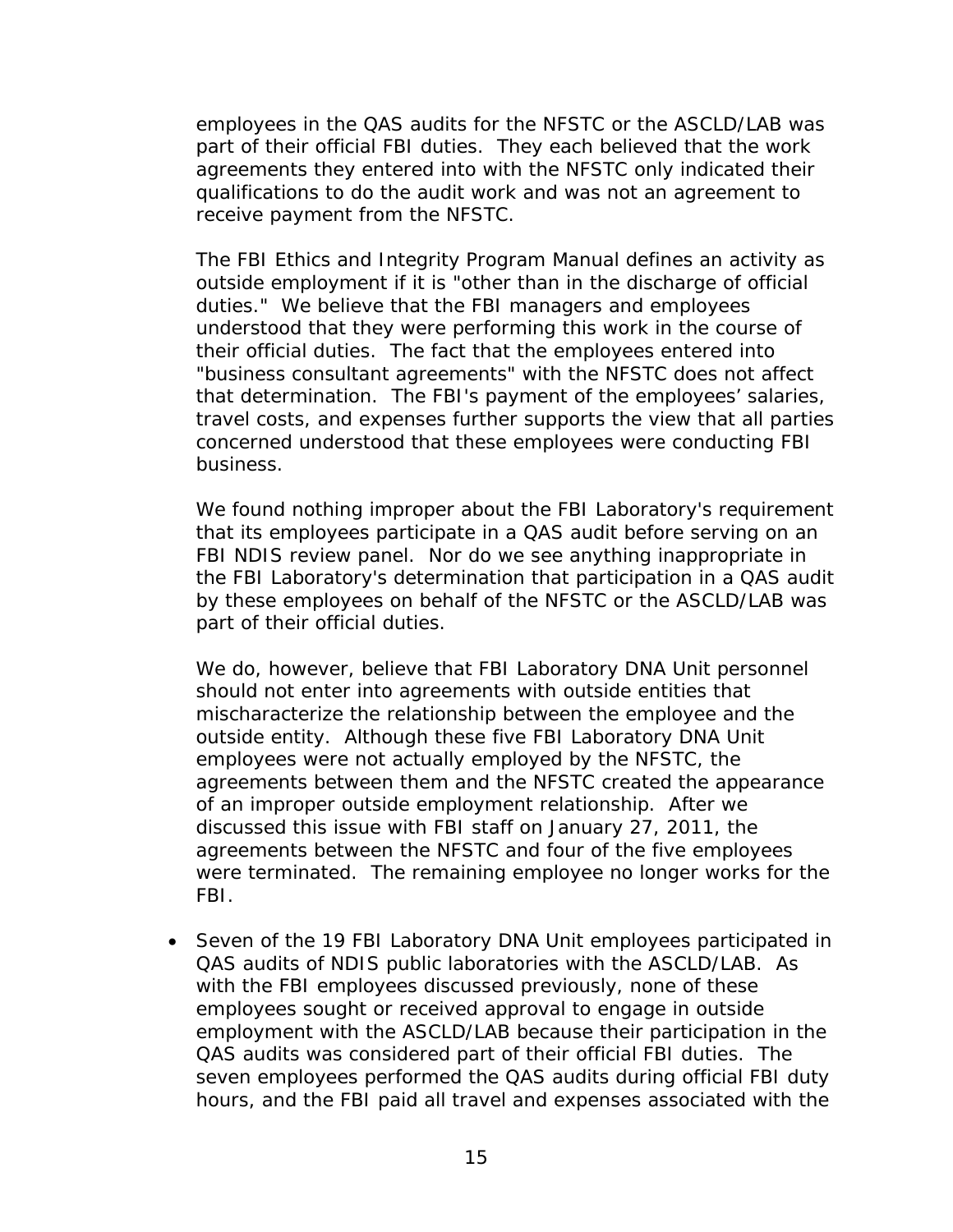<span id="page-17-0"></span>audits. In addition, five of the seven employees also participated on one or more QAS audits of other laboratories in the Potomac Regional Audit Group. The employees performed the QAS audits during official FBI duty hours, and the FBI paid all salary, travel, and expenses associated with the audits.

These employees knew that their participation in the QAS audits for the ASCLD/LAB and the Potomac Regional Audit Group was part of their official FBI duties. We see nothing inappropriate in the FBI Laboratory's determination that participation in a QAS audit by these employees on behalf of the ASCLD/LAB or the Potomac Regional Audit Group was part of their official duties.

 Seven employees worked on one or more QAS audits of individual external laboratories. These audits were performed as part of the employees' official FBI duties during official FBI duty hours and the FBI paid the employees' salaries, travel, and expenses associated with the audits.

With the exception of the two FBI employees who were paid by the NFSTC to perform reviews of the QAS audit reports, we found no distinction in the way the FBI treated its staff's involvement with the NFSTC, ASCLD/LAB, or the Potomac Regional Audit Group. Specifically, we found that the FBI Laboratory provided staff at no cost to the NFSTC and the ASCLD/LAB to perform and observe QAS audits. In addition, the FBI Laboratory used its own staff to perform QAS audits for individual laboratories in the Potomac Regional Audit Group and other laboratories outside that group at no cost to those laboratories. Therefore, we found no evidence that the FBI employees' involvement in the QAS audits for the NFSTC gave the NFSTC any advantage over the other organizations performing QAS audits.

### *FBI Employees Who Had Worked for Outside Organizations before Employment with the FBI*

Four employees performed QAS audits before the employees were hired by the FBI. Two FBI Laboratory DNA Unit employees signed work agreements with the NFSTC and performed QAS audits for the NFSTC before being hired by the FBI. The other two employees performed QAS audits for individual external laboratories and received payment from the non-FBI laboratory that employed them for salaries and expenses associated with the audits. None of these four FBI employees participated in QAS audits since beginning their FBI employment.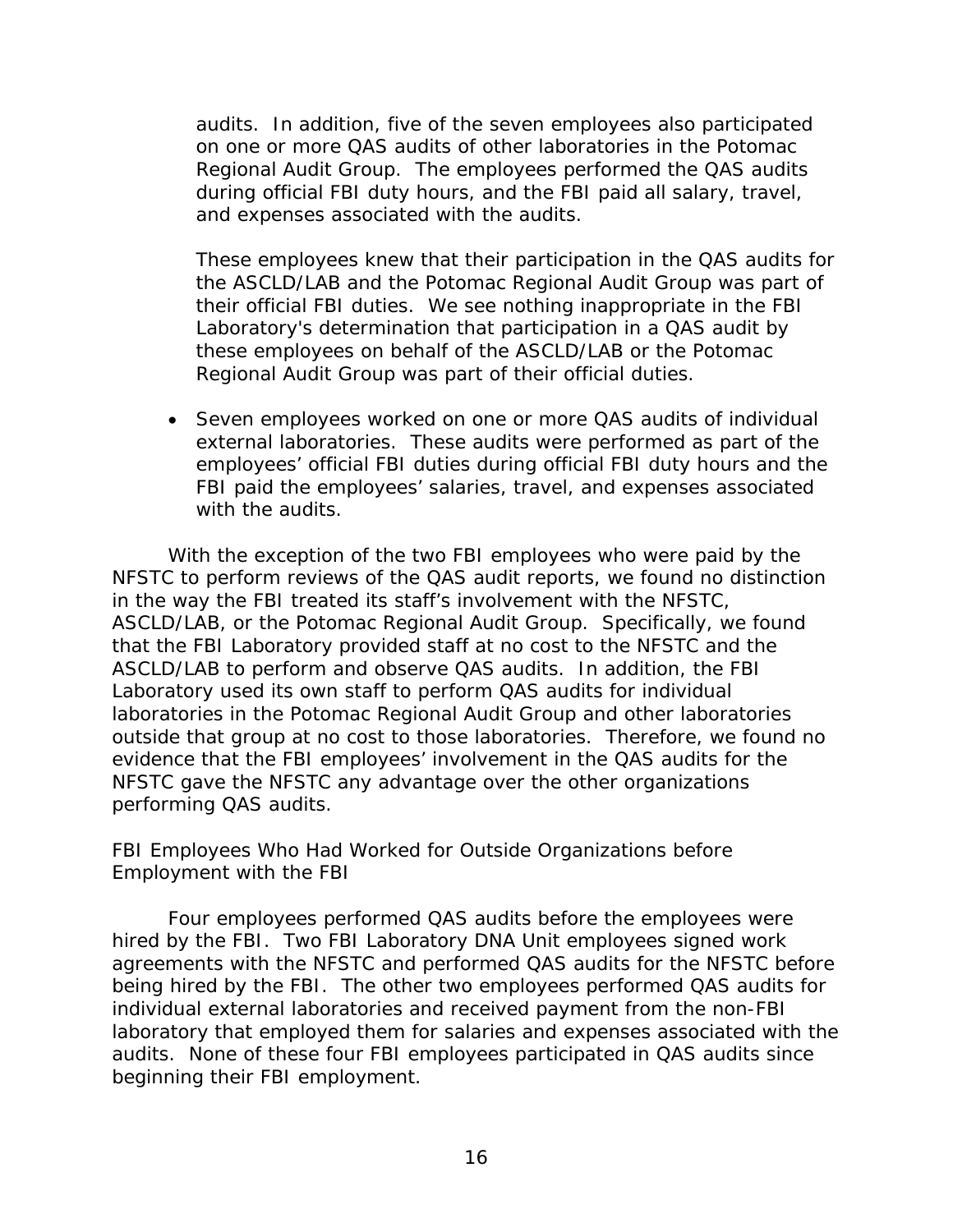<span id="page-18-0"></span>We concluded that because these NFSTC agreements predated the employees' FBI employment and because none of the employees participated in any QAS audits while employed by the FBI, they have not engaged in outside employment. We also found no indication that these employees have a financial conflict of interest stemming from their previous work for the NFSTC or individual external laboratories.

However, as noted previously, the FBI's Ethics and Integrity Program Manual, subsequently renamed the FBI's Ethics and Integrity Program Policy Implementation Guide, prohibits employees from engaging in outside employment that involves grants in which the Department is the grant maker. Accordingly, we believe that both employees who signed work agreements with the NFSTC should formally terminate those agreements to make clear that they are not engaged in an improper outside employment relationship with a Department of Justice grantee. After we discussed this issue with FBI staff on January 27, 2011, the agreements between the NFSTC and each of the two employees were terminated.

### *FBI Employees Who Participated in Non-QAS Inspections and Assessments for the ASCLD/LAB as Part of Their Official FBI Duties*

In addition to the 25 FBI Laboratory Division employees who performed, observed, or reviewed external QAS audits, the ASCLD/LAB identified and the FBI confirmed 34 additional FBI Laboratory Division employees who performed non-QAS inspections and assessments of external laboratories for the ASCLD/LAB during official FBI duty hours. These employees received from the FBI payment for salary and all travel and expenses associated with the inspections and assessments, not the ASCLD/LAB. Because the work was performed as part of the employees' official FBI duties during FBI official work hours, and was paid for by the FBI, we found no basis to question the employees' participation in this work.

### **Conclusion**

From FY 2002 through September 13, 2010, 25 FBI Laboratory DNA Unit employees worked for outside organizations or entered into agreements to work for outside organizations to either review, perform, or observe QAS audits.

We concluded that the outside work for 2 of the 25 employees was prohibited by Department regulation and FBI policy, and therefore was improperly approved by FBI management. We did not take exception to the outside work for the remaining 23 employees, because the work was either performed as part of the employees' official FBI duties (19 employees) or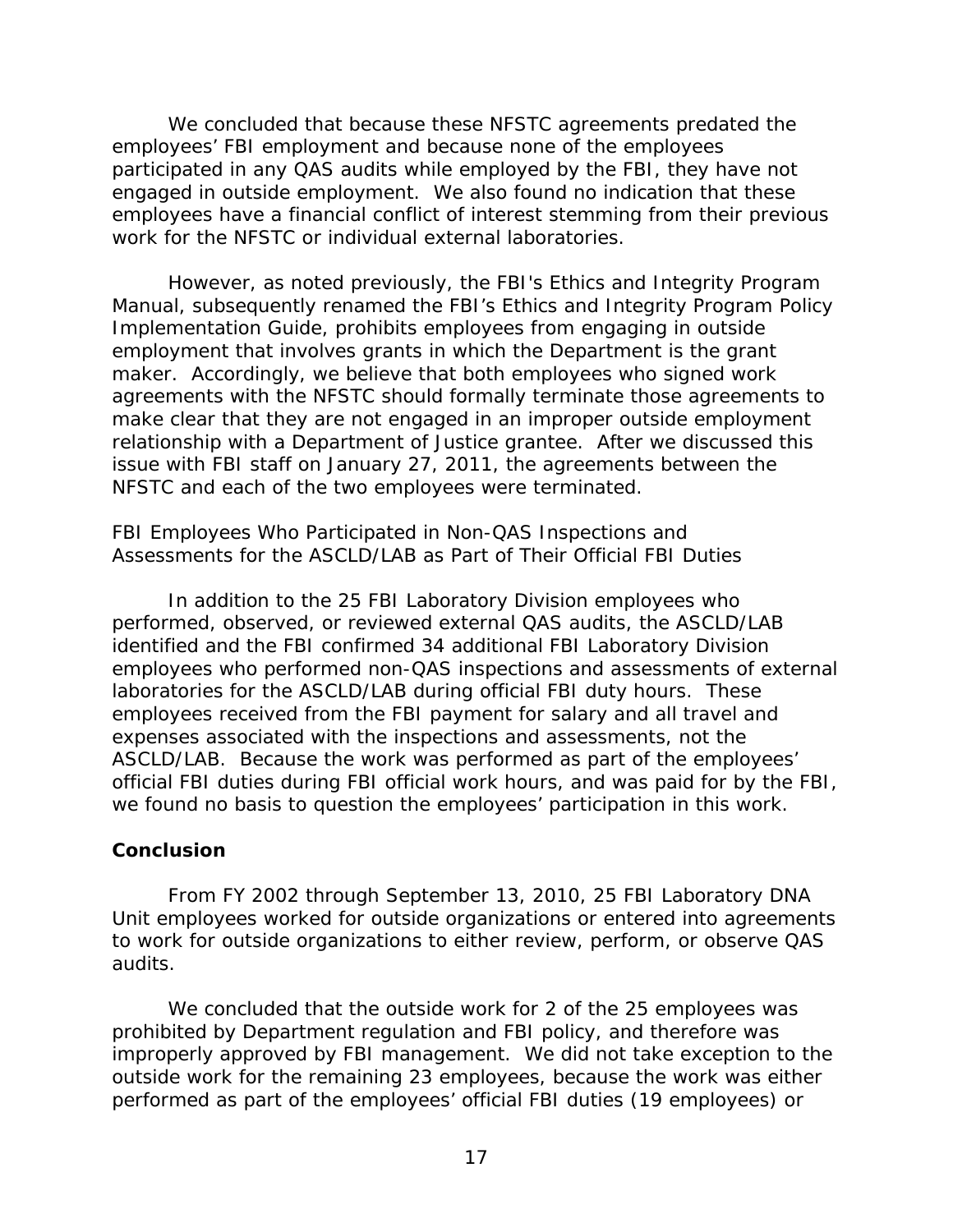<span id="page-19-0"></span>was performed prior to the employees being hired by the FBI (4 employees). However, we noted that 5 of the 19 employees who performed the outside work as part of their official FBI duties signed work agreements with the outside organizations that mischaracterized the relationship between the FBI employee and the outside organization. Further, two of the four employees who participated in the outside work before being hired by the FBI did not terminate their work agreements after being hired by the FBI. After we discussed this issue with FBI staff on January 27, 2011, the agreements between the NFSTC and each of the two employees were terminated.

In addition to the 25 FBI employees who participated in outside activities related to QAS audits, an additional 34 FBI Laboratory Division employees participated in non-QAS inspections and assessments for outside organizations as part of their official FBI duties.

### **Recommendations**

We recommend that the FBI:

- 1. Revise the FBI's Ethics and Integrity Program Implementation Guide to require the division head or designee to determine whether requested outside employment involves a grant or other matters in which the Department is a grant-maker before deciding whether or not to approve the request.
- 2. Ensure that all FBI Laboratory employees understand that the Department provides extensive grant funding to entities in the forensic science community and that the employees have a duty to consider the existence of such funding when requesting outside forensic science related employment.
- 3. Establish procedures to ensure that the FBI Laboratory does not approve any requests for staff to be paid by outside organizations for performing CODIS-related work, regardless of whether the outside organization is a recipient of Department grant funds.
- 4. Establish procedures to ensure that FBI Laboratory personnel performing official FBI duties with outside entities do not enter into agreements with those entities that characterize the relationship as outside employment and create the appearance of a conflict of interest.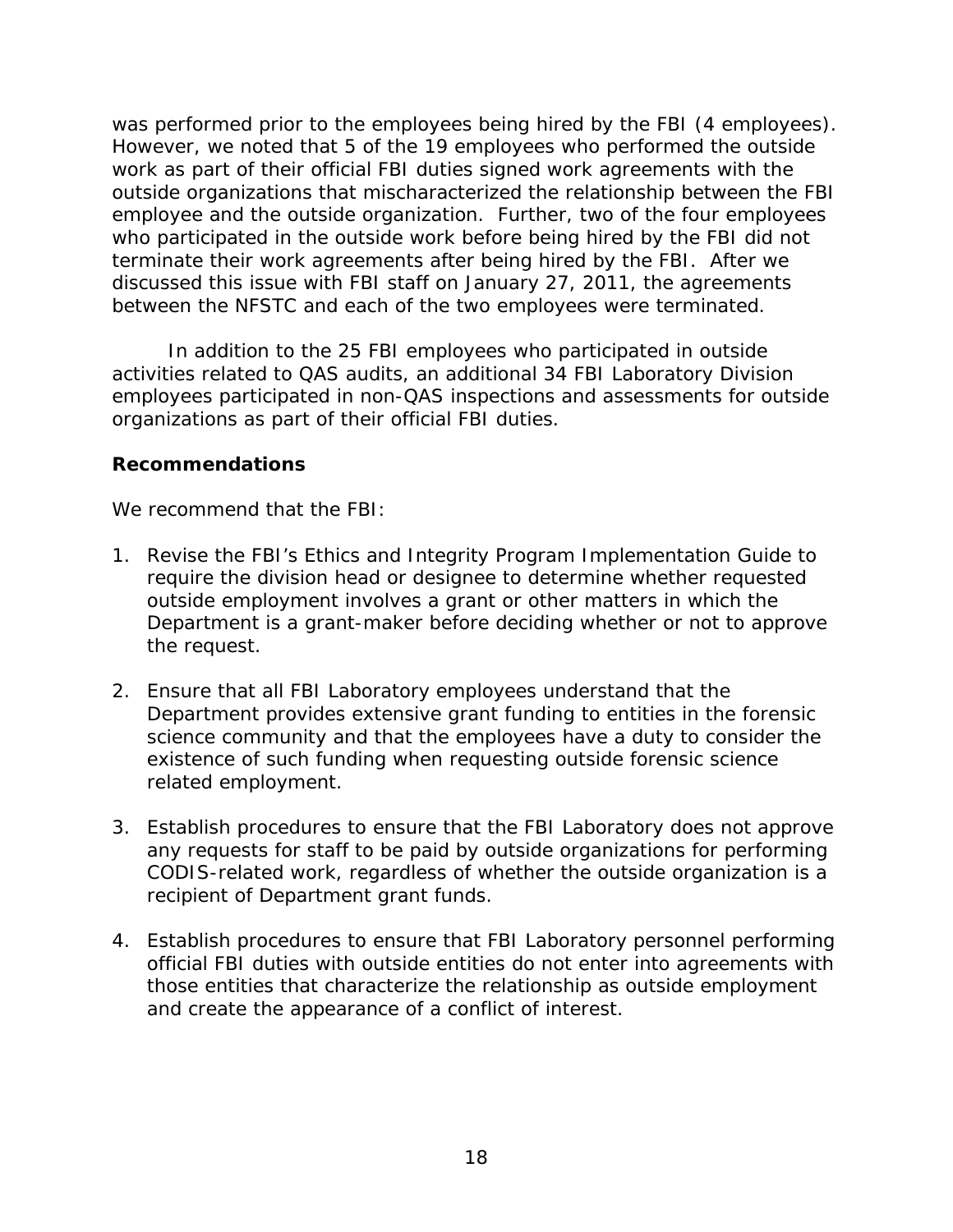# **ABBREVIATIONS**

| <b>ASCLD/LAB</b>  | American Society of Crime Laboratory        |
|-------------------|---------------------------------------------|
|                   | <b>Directors Laboratory Accreditation</b>   |
|                   | <b>Board</b>                                |
| <b>CODIS</b>      | <b>Combined DNA Index System</b>            |
| <b>Department</b> | Department of Justice                       |
| <b>DNA</b>        | Deoxyribonucleic Acid                       |
| <b>FBI</b>        | <b>Federal Bureau of Investigation</b>      |
| <b>NDIS</b>       | National DNA Index System                   |
| <b>NFSTC</b>      | <b>National Forensic Science Technology</b> |
|                   | Center                                      |
|                   | <b>Quality Assurance Standards</b>          |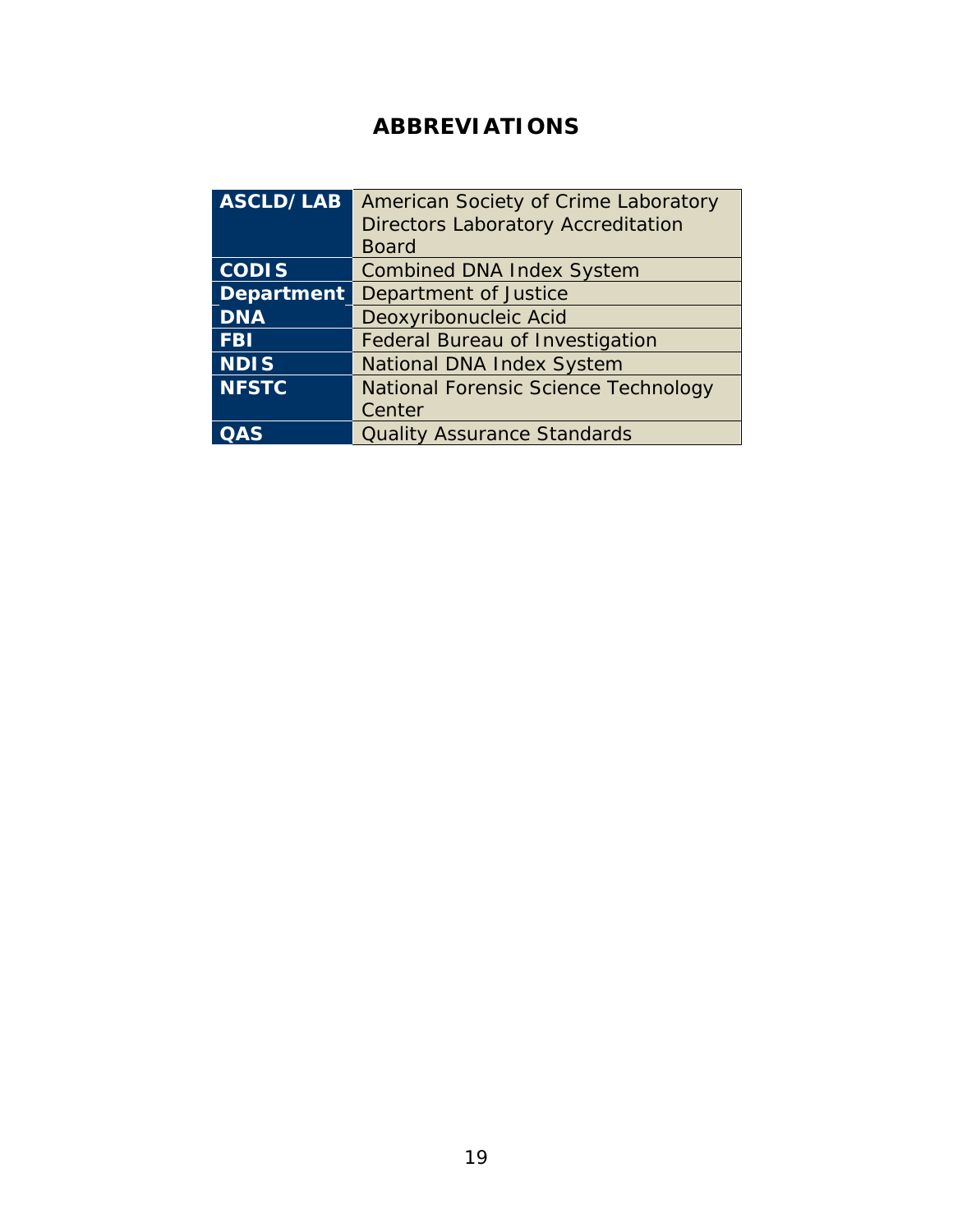# **STATEMENT ON COMPLIANCE WITH LAWS AND REGULATIONS**

<span id="page-21-0"></span>As required by the *Government Auditing Standards* we tested, as appropriate given our audit scope and objectives, selected transactions, records, procedures, and practices, to obtain reasonable assurance that the FBI's management complied with federal laws and regulations for which non-compliance, in our judgment, could have a material effect on the results of our audit. The FBI's management is responsible for ensuring compliance with federal laws and regulations applicable to the FBI. In planning our audit, we identified the following laws and regulations that concerned the operations of the auditee and that were significant within the context of the audit objectives.

5 C.F.R. § 3801.106

Our audit included examining, on a test basis, the FBI's compliance with the aforementioned laws and regulations that could have a material effect on the FBI's operations, through reviewing the FBI's procedures for requesting and approving outside employment, interviewing FBI management officials involved in the approval of outside employment, analyzing documentation related to requests and approvals for outside employment, and interviewing FBI employees who participated in outside employment activities.

Except for the instances of non-compliance identified in our audit, we did not identify any areas where the FBI was not in compliance with the laws and regulations referred to above. With respect to activities that were not tested, nothing came to our attention that caused us to believe that FBI management was not in compliance with the laws and regulations cited above.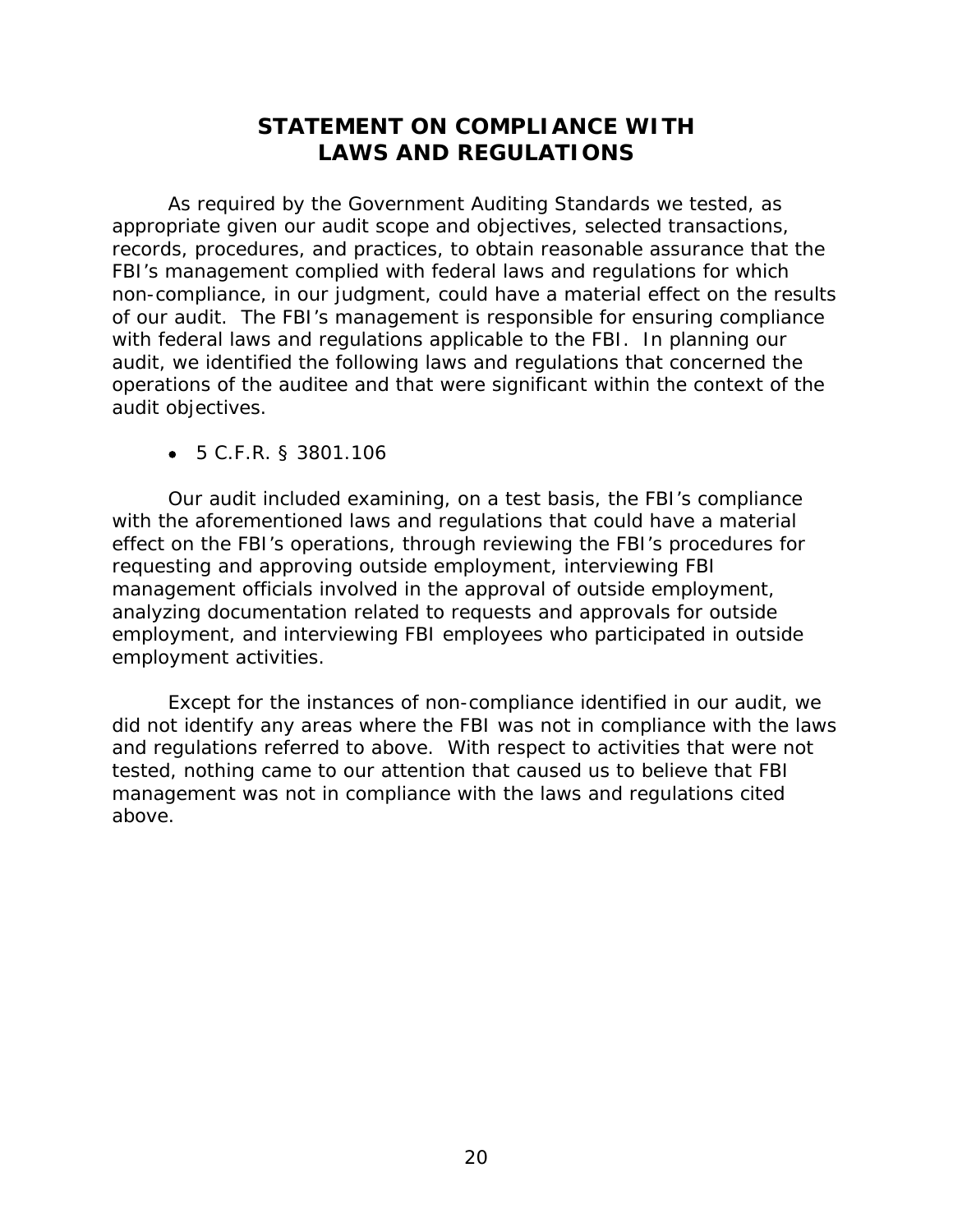### **STATEMENT ON INTERNAL CONTROLS**

<span id="page-22-0"></span>As required by the *Government Auditing Standards* we tested as appropriate, internal controls significant within the context of our audit objectives. A deficiency in an internal control exists when the design or operation of a control does not allow management or employees, in the normal course of performing their assigned functions, to timely prevent or detect: (1) impairments to the effectiveness and efficiency of operations, (2) misstatements in financial or performance information, or (3) violations of laws and regulations. Our evaluation of the FBI's internal controls was *not* made for the purpose of providing assurance on its internal control structure as a whole. The FBI's management is responsible for the establishment and maintenance of internal controls.

As noted in this report, we identified a deficiency in the FBI's internal controls related to the evaluation of outside employment requests before approval that is significant within the context of the audit objectives and based upon the audit work performed that we believe adversely affects the FBI's ability to ensure that approved outside employment complies with the FBI's rules for outside employment and with the Department of Justice regulations on which those rules are based.

Because we are not expressing an opinion on the FBI's internal control structure as a whole, this statement is intended solely for the information and use of the auditee. This restriction is not intended to limit the distribution of this report, which is a matter of public record.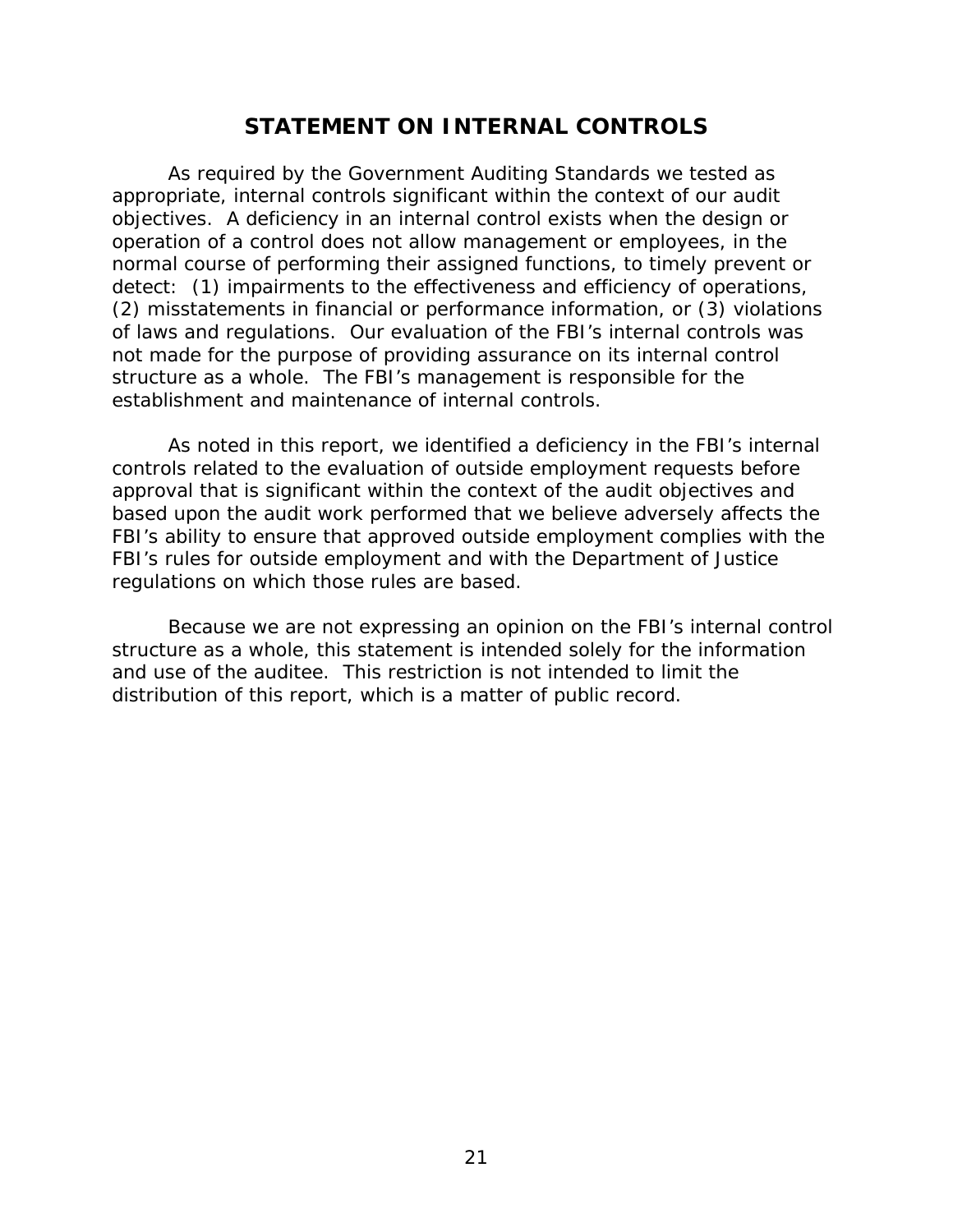# **APPENDIX I**

## **Audit Objectives, Scope, and Methodology**

<span id="page-23-0"></span>We completed an audit of outside employment by staff of the FBI Laboratory Division's DNA Units. The objectives of our review were to: (1) identify and assess the procedures through which FBI Laboratory DNA staff report and obtain approval for outside employment, (2) determine if DNA staff and FBI management followed the established procedures regarding outside employment, and (3) determine whether outside employment by DNA staff creates the reality or appearance of conflicts of interest.

We conducted this performance audit in accordance with generally accepted government auditing standards. Those standards require that we plan and perform the audit to obtain sufficient, appropriate evidence to provide a reasonable basis for our findings and conclusions based on our audit objectives. We believe that the evidence obtained provides a reasonable basis for our findings and conclusions based on our audit objectives. Our audit generally covered outside employment activities by staff of the FBI Laboratory Division's DNA Units from FY 2002 through September 13, 2010.

To accomplish the audit objectives, we interviewed various FBI Headquarters and Laboratory officials regarding the Bureau's policies and procedures for outside employment, including the:

- Assistant Director of the FBI's Office of Integrity and Compliance;
- Assistant Director and Deputy Assistant Director of the FBI Laboratory; and
- Chief of the FBI Laboratory's Biometrics Analysis Section.

We also obtained from the FBI a list of all staff from its Laboratory Division's DNA Units who had participated in outside employment from FY 2002 through September 13, 2010. To verify the accuracy of the data provided by the FBI, we analyzed data maintained by the National Forensic Science Technology Center regarding participants on Quality Assurance Standards audits from FY 2002 through September 13, 2010. We also sent verification requests to the American Society of Crime Laboratory Directors Laboratory Accreditation Board.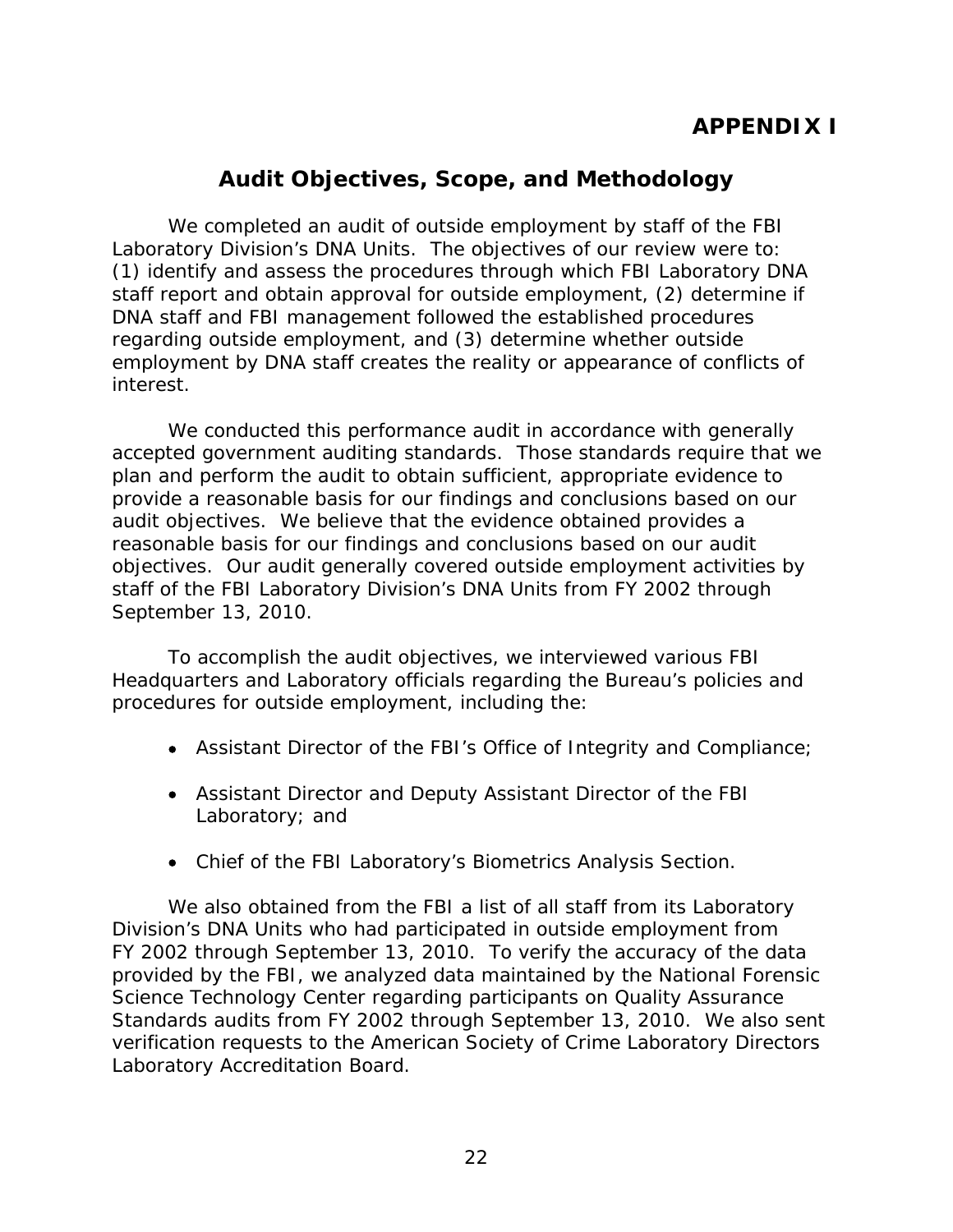Finally, we interviewed the unit chiefs for each of the FBI Laboratory Division's DNA units, and various employees within those units involved in outside employment activities. We also reviewed various documents maintained by the Laboratory Division regarding outside employment requests and approvals, position descriptions, employee lists, and policies and procedures regarding the Quality Assurance Standards audits.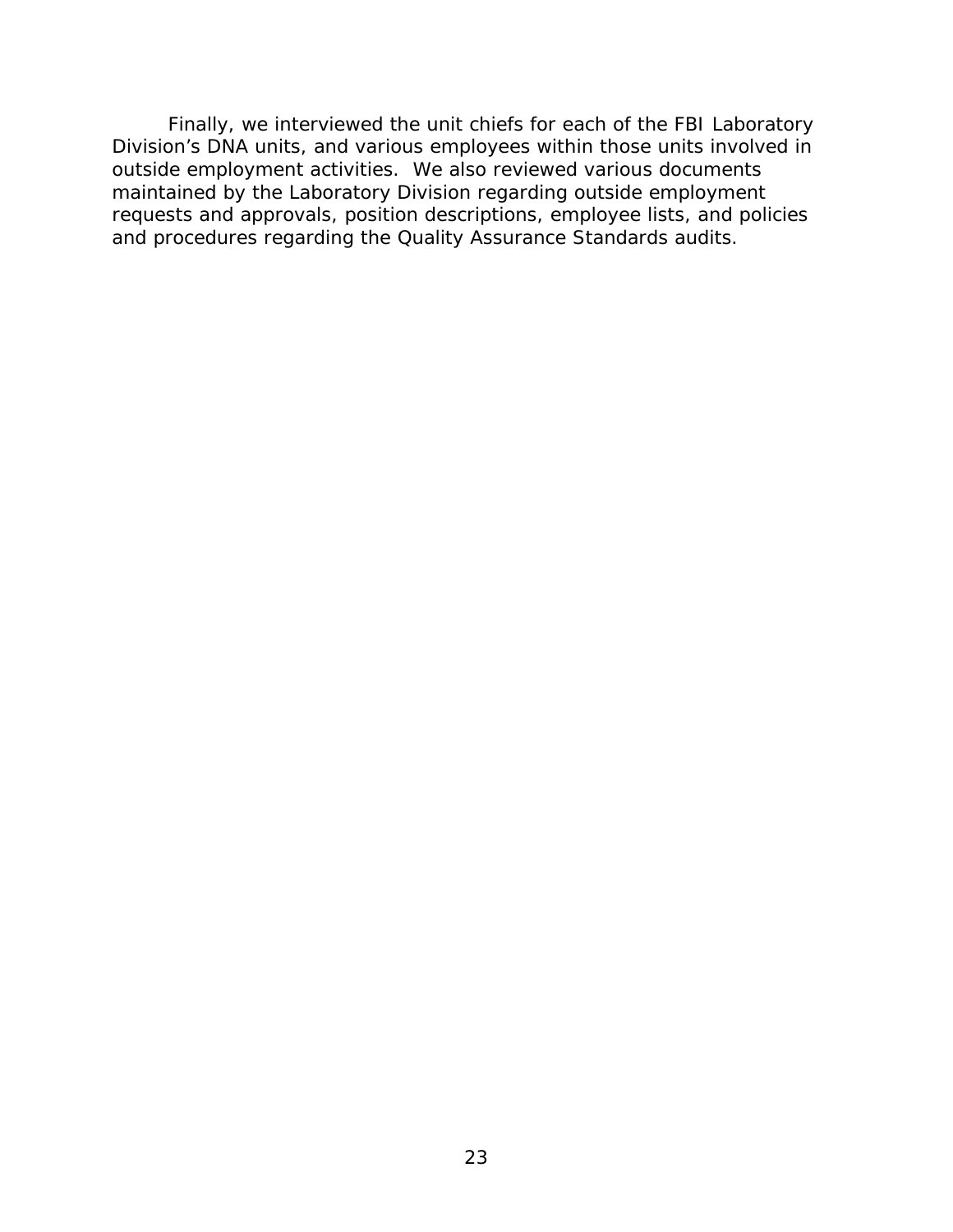### **APPENDIX II**

### **FBI's Response to the Draft Audit Report**



U.S. Department of Justice

**Federal Bureau of Investigation** 

Washington. D. C. 20535-0001

March 10,2011

Cynthia A. Schnedar Office of the Inspector General U.S. Department of Justice 950 Pennsylvania Avenue, Northwest Washington, D.C. 20530

Dear Ms. Schnedar:

The Federal Bureau of Investigation (FBI) appreciates the opportunity to review and respond to your report entitled, "Audit of Outside Employment By Staff of the Federal Bureau of Investigation Laboratory Division's DNA Units" (hereinafter, "Report").

We are pleased by the Report's conclusion that in the vast majority of cases examined by the OIG (23 out of 25), FBI employees participated in Quality Assurance Standard (QAS) audits at the National Forensic Science Technology Center (NFSTC) as part of their **official duties --** for which they received no outside compensation -- or before they were hired by the FBI. Specifically, the OIG did "not take exception to the outside work performed by these 23 employees." While the OIG found that the remaining two employees received payment from the NFSTC for audit work while employed at the FBI, the Report also notes that the FBI Laboratory promptly terminated these two employees' work agreements once it recognized the potential conflict of interest based on the NFSTC's receipt of federal grant funds.

We value the Report's determination that the OIG "[f]ound no evidence that the FBI employees' involvement in these QAS audits for the NFSTC gave the NFSTC any advantage over other organizations performing QAS audits."

Since its implementation, the FBI's Combined DNA Index System (CODIS) (which includes DNA profiles from convicted offenders, forensic evidence, arrestees, missing persons, and unidentified human remains) has aided approximately 130,000 investigations. The CODIS Program has a long-standing commitment to the quality and integrity of the DNA records it manages and continually strives to improve its processes. One of the many checks and balances which encompass CODIS operations includes a robust and thorough audit program. As the party responsible for managing this audit program, the FBI Laboratory has a number of employees who are highly experienced in the audit process and whose subject matter expertise is valued by organizations which participate in the audit program.

In conclusion, based upon a review of the Report, the FBI concurs with all four recommendations. The FBI appreciates the professionalism exhibited by your staff to complete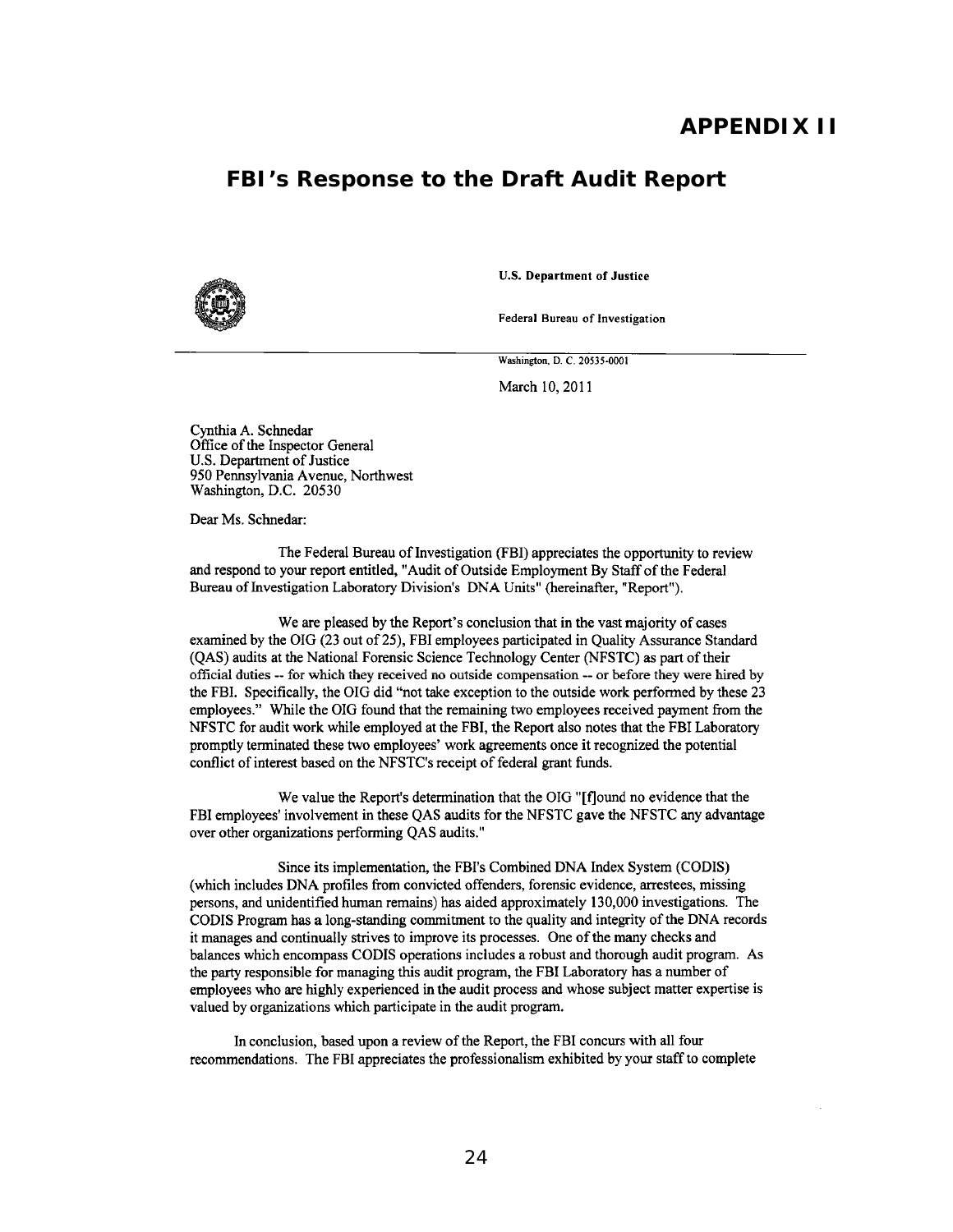this audit. Enclosed herein is the FBI's response to the recommendations in the Report. Please feel free to contact me should you have any questions.

Sincerely yours,

سىس Lu

Ÿ.

Amy Jo Lyons Assistant Director

Enclosure

 $\ddot{\phantom{a}}$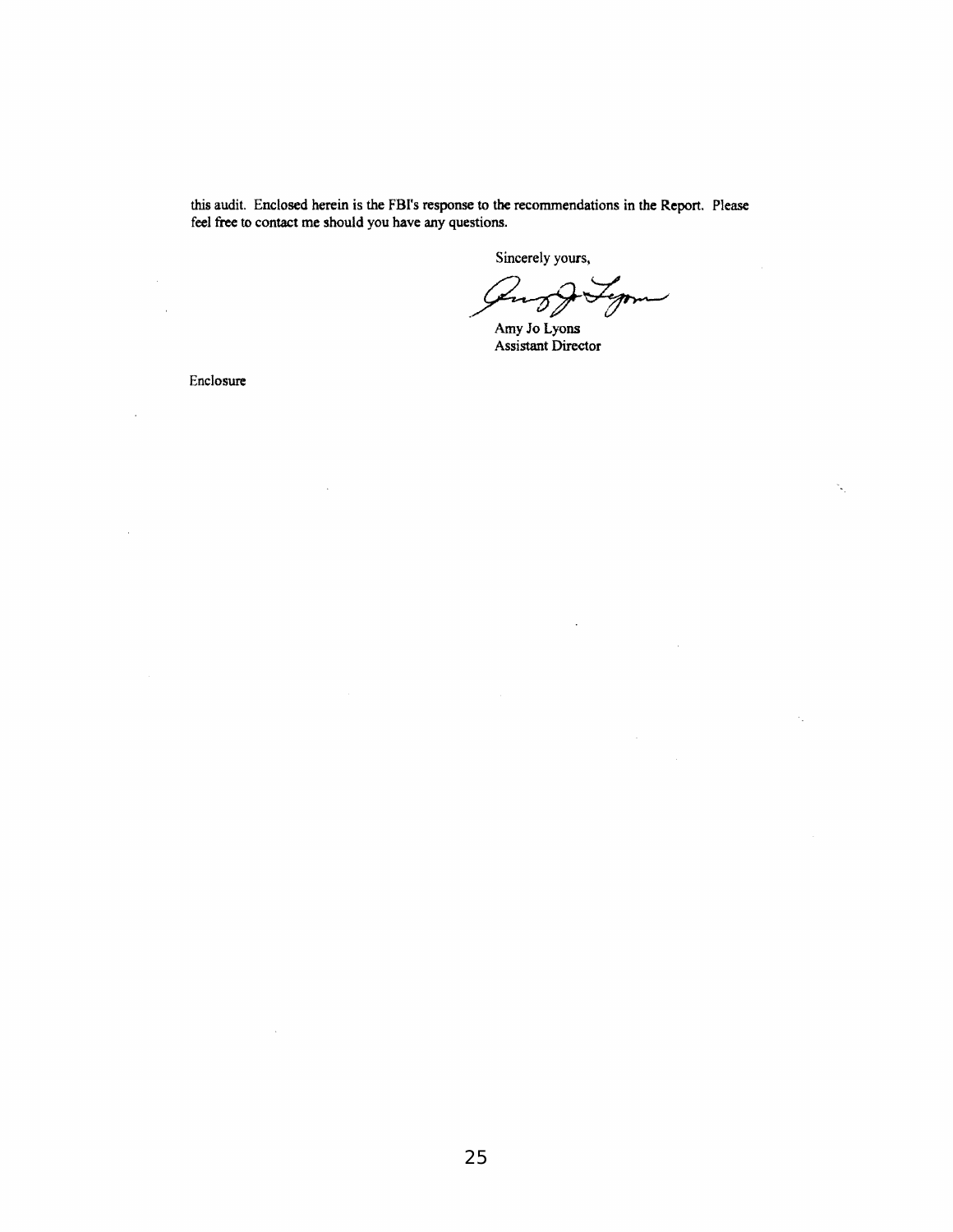#### THE FEDERAL BUREAU OF INVESTIGATION (FBI) RESPONSE TO THE OFFICE OF INSPECTOR GENERAL AUDIT OF *OUTSIDE EMPLOYMENT BY STAFF OF THE FEDERAL BUREAU OF INVESTIGATION LABORATORY DIVISION'S DNA UNITS*

Recommendation #1: "Revise the FBI's Ethics and Integrity Program Implementation Guide to require the division head or designee to determine whether requested outside employment involves a grant or other matters in which the Department is a grant-maker before deciding whether or not to approve the request."

#### FBI Response to Final Draft:

The FBI concurs with this recommendation. To encourage the proper review of Outside Employment requests and to ensure regulations are adhered to, the FBI is currently implementing an electronic outside employment form and process to replace the current paper form. Prior to completing the electronic form, employees will be required to complete a preliminary electronic questionnaire tailored to identify potential conflicts of interest. Specifically, employees will be asked, among other things, whether their prospective employer is a DO] Grant recipient. Employees are also asked whether their prospective employment is with a university or non-profit, local, county, state, or federal agency and if so, to obtain certification from the entity as to whether they are recipients of DO] grants. If the employee responds affirmatively to these or the other questions listed, they will be immediately directed to contact the Office of Integrity and Compliance (OIC) for a Standard of Conduct Review. OIC will discuss the situation with the employee and determine whether the request may be approved. As these revisions to the Outside Employment process involve the development and implementation of an IT based program, it is estimated for completion in approximately six months. Additionally, these changes will be incorporated in the FBI's Ethics and Integrity Program Implementation Guide.

Recommendation #2: "Ensure that all FBI Laboratory employees understand that the Department provides extensive grant funding to entities in the forensic science community and that the employees have a duty to consider the existence of such funding when requesting outside forensic science related employment."

#### FBI Response to Final Draft:

The FBI concurs with this recommendation. As noted above, the electronic Outside Employment form and process has been created in part to help identify potential conflicts of interest such as prospective employment with entities receiving DO] grant funding. FBI Laboratory employees will be required, as will all other FBI employees, to complete this initial Outside Employment questionnaire tailored to identify numerous types of conflicts of interests. In addition, to ensure that all FBI Laboratory employees understand that the Department provides extensive grant funding to entities in the forensic science community, Laboratory Executive Management (EM) will work with OIC to develop a training presentation for all Laboratory employees to ensure that they understand the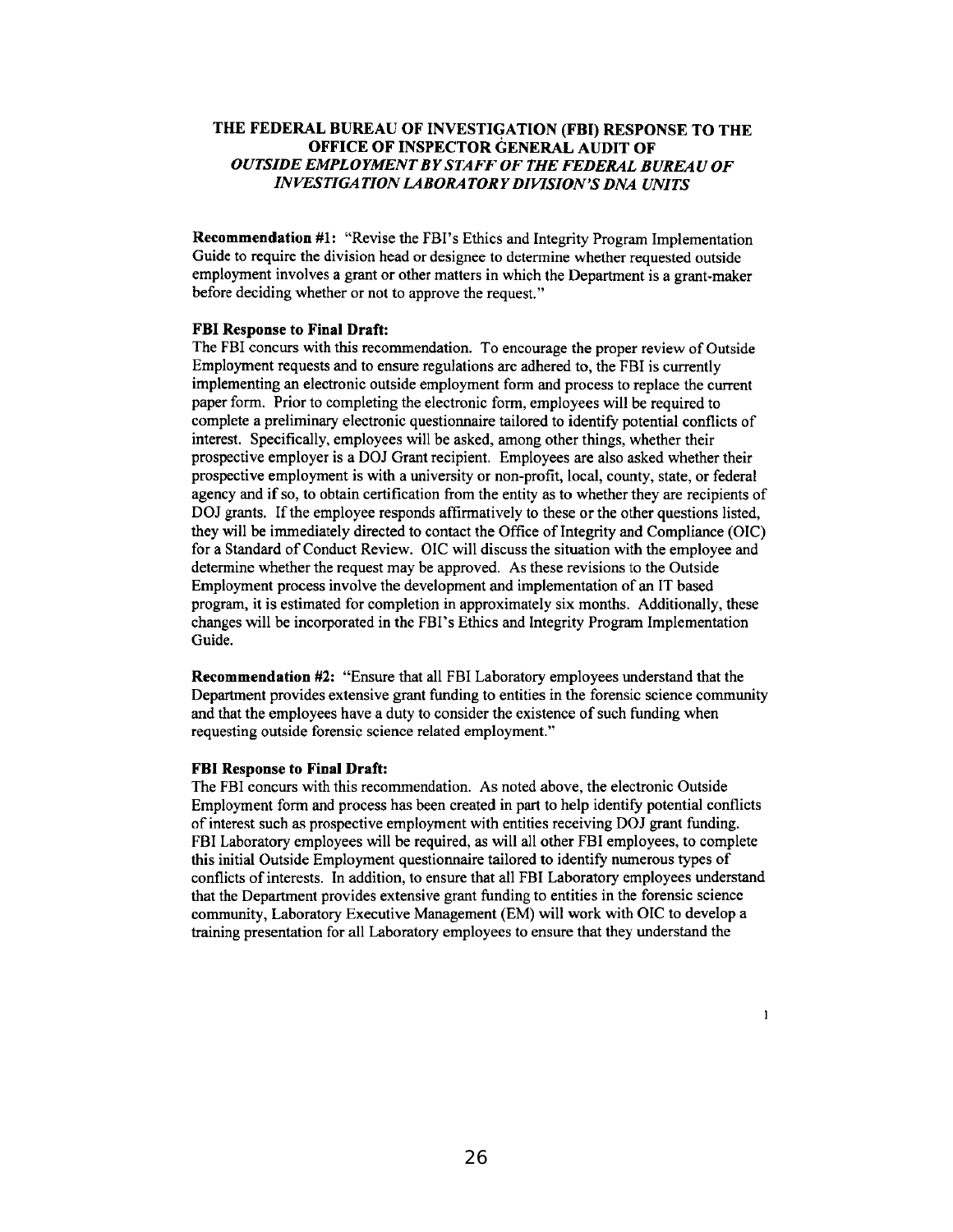complexities of outside employment and the importance of determining the source of the funding stream for such employment to avoid a conflict of interest..

Recommendation #3: "Establish procedures to ensure that the FBI Laboratory does not approve any requests for staff to be paid by outside organizations for performing CODISrelated work, regardless of whether the outside organization is a recipient of Department grant funds."

#### **FBI** Response to Final Draft:

The FBI concurs with this recommendation. Per recommendation  $#1$ , the electronic Outside Employment form and process was decided upon in part to help identify potential conflicts of interest. The training provided to all Laboratory employees as mentioned in response to #2 (above) will also include training to communicate that CODIS-related activities are not eligible for outside employment.

Recommendation #4: "Establish procedures to ensure that FBI Laboratory personnel performing official FBI duties with outside entities do not enter into agreements with those entities that characterize the relationship as outside employment and create the appearance of a conflict of interest."

#### **FBI** Response to Final Draft:

The FBI concurs with this recommendation. The training provided to all Laboratory employees as noted above will ensure that Laboratory personnel performing official FBI duties with outside entities do not enter into agreements with those entities that characterize the relationship as outside employment and create the appearance of a conflict of interest.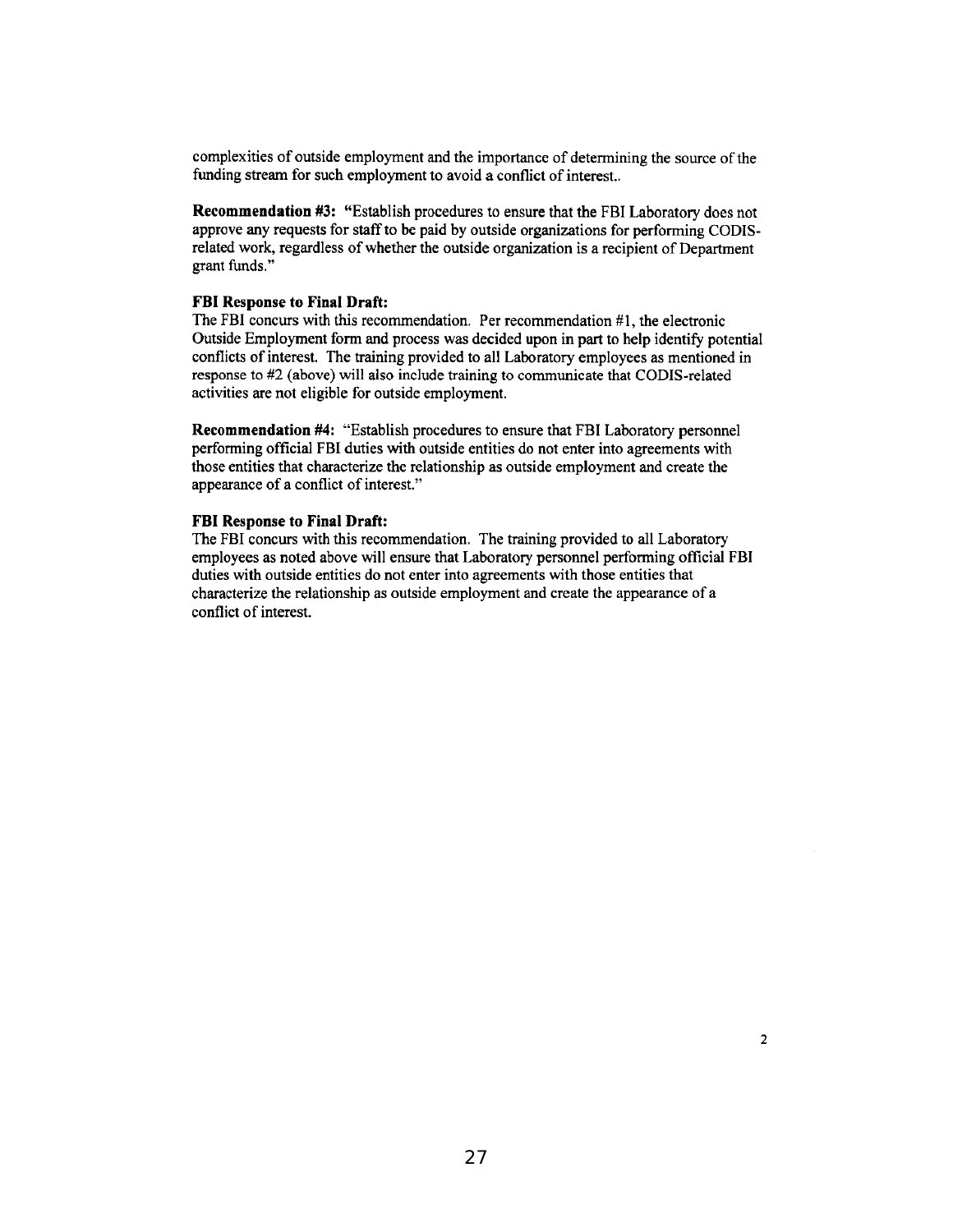### <span id="page-29-0"></span>**Office of the Inspector General Analysis and Summary of Actions Necessary to Close the Report**

The Office of the Inspector General (OIG) provided a draft of this audit report to the Federal Bureau of Investigation (FBI). The FBI's response is incorporated in Appendix II of this final report. The following provides the OIG analysis of the response and summary of actions necessary to close the report.

### **Recommendation Number:**

1. **Resolved.** The FBI concurred with our recommendation to revise the FBI's Ethics and Integrity Program Implementation Guide to require the division head or designee to determine whether requested outside employment involves a grant or other matters in which the Department is a grant-maker before deciding whether or not to approve the request. The FBI stated that it is implementing an electronic outside employment form and process to replace the current paper form. This new process will require employees to complete a preliminary electronic questionnaire tailored to identify potential conflicts prior to completing the electronic form. The questionnaire will contain questions to determine whether the prospective employer is a Department grant recipient, and the nature of such grants. Based on the employees' responses to the questionnaire, they will be directed to contact the Office of Integrity Compliance to discuss the situation and determine whether the request may be approved. The FBI stated that this new process will be incorporated into the FBI's Ethics and Integrity Program Implementation Guide and the FBI expects the revised process to be completed within 6 months.

This recommendation can be closed when we receive documentation showing the revised process described above has been incorporated into the FBI's Ethics and Integrity Program Implementation Guide.

2. **Resolved.** The FBI concurred with our recommendation to ensure that all FBI Laboratory employees understand that the Department provides extensive grant funding to entities in the forensic science community and that the employees have a duty to consider the existence of such funding when requesting outside forensic science